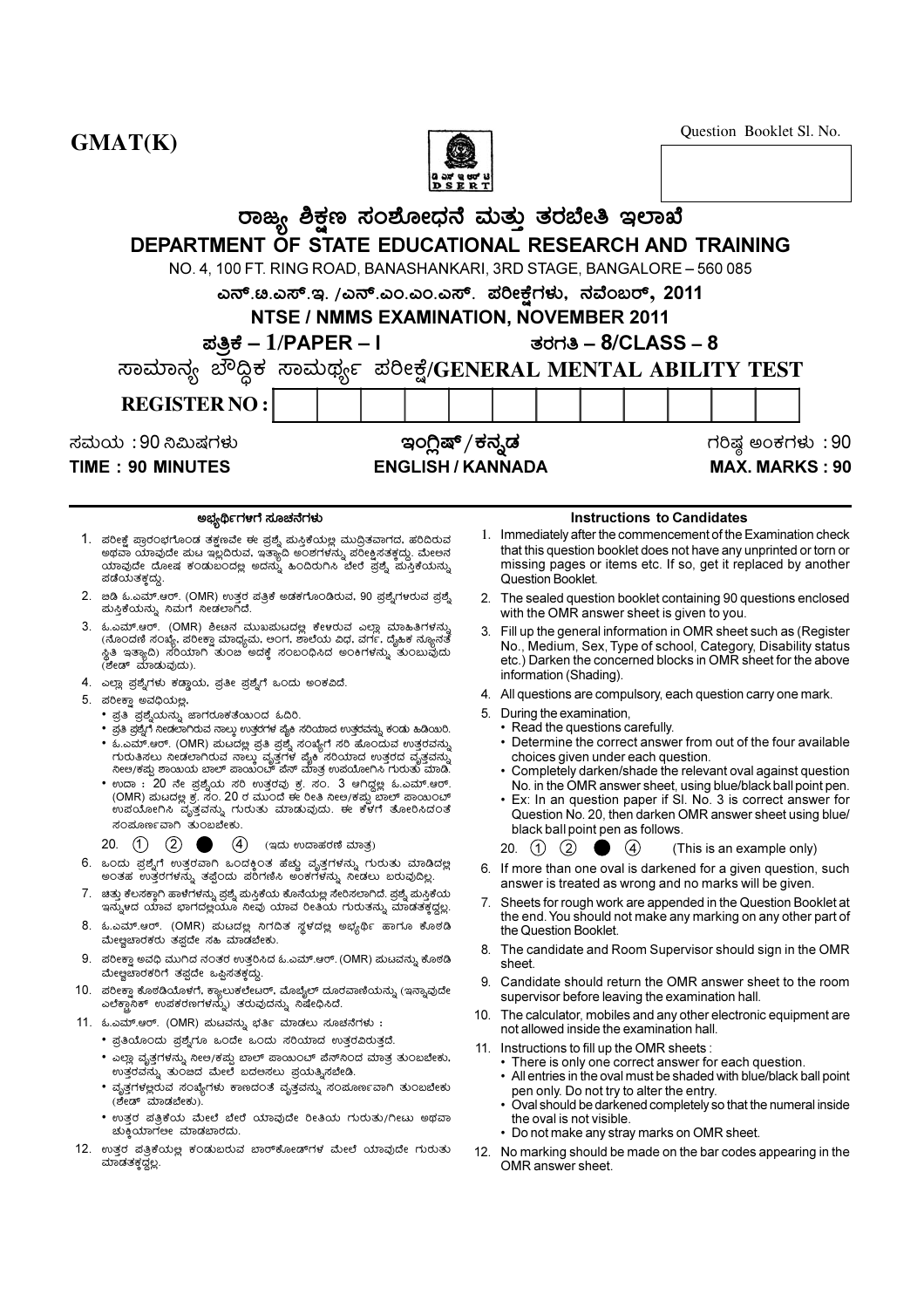#### **SPACE FOR ROUGH WORK**

#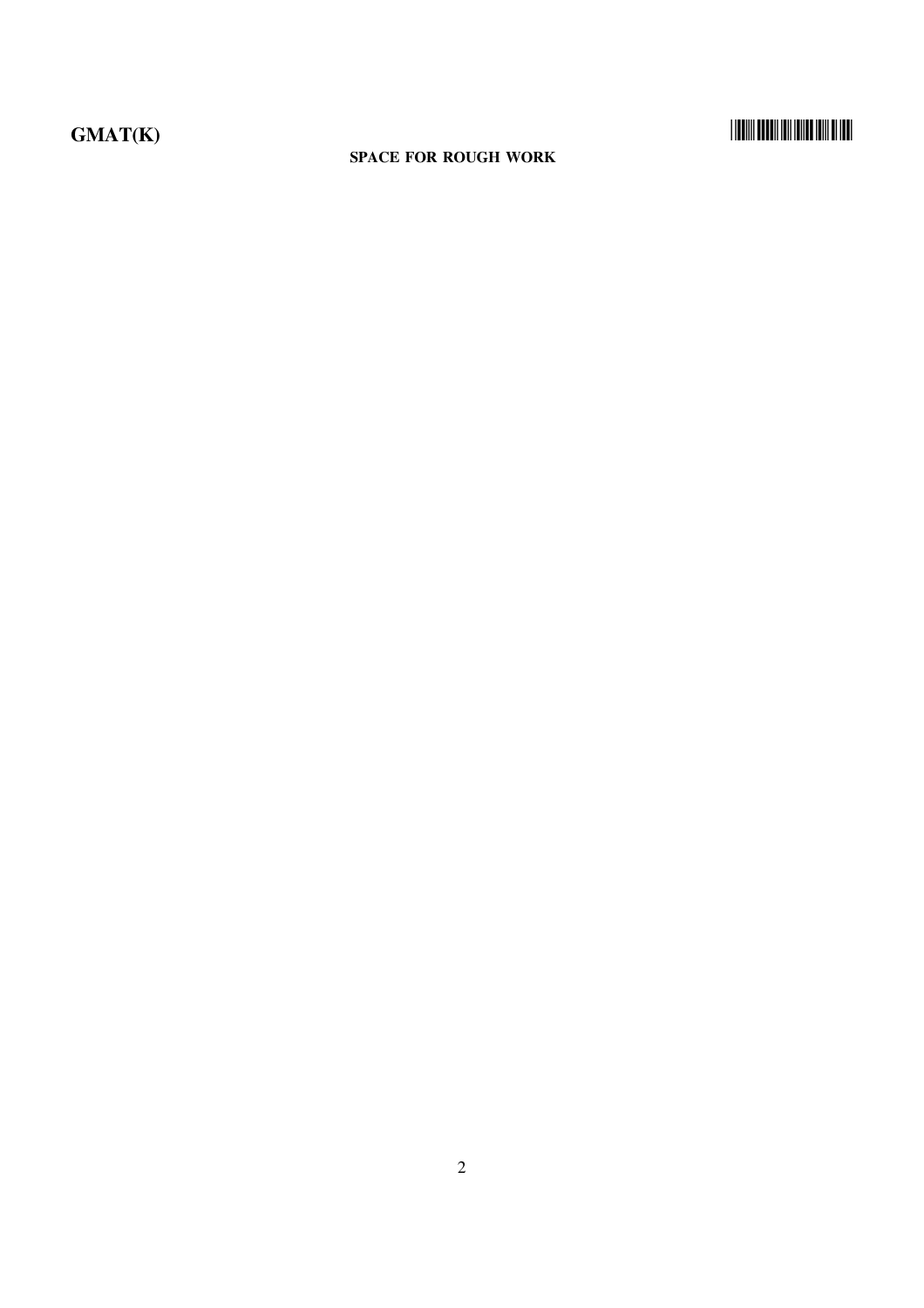#### <u> I Indiii Dhuhii idii idiin idiii di iddi</u>

#### Questions  $1 - 3$

#### **Directions :** Find the wrong number in the given number series.

#### 1. 8, 15, 24, 35, 48, 62

- $1)8$
- $2) 24$
- $3) 35$
- $4)62$

#### 2. 130, 222, 342, 520, 738

- $1) 222$
- 2) 342
- 3) 520
- 4) 738
- 3. 326, 166, 86, 56, 26, 16
	- 1) 166
	- $2)86$
	- $3) 56$
	- $4) 26$

#### Questions 4 - 8

- **Directions :** Count the number of specified geometric shapes in the given figures.
	- 4. How many rectangles are there in the given figure?

- $1) 10$
- $2)9$
- $3)6$
- $4) 5$

#### ಪ್ರಶ್ನೆಗಳು 1 – 3

**ಸೂಚನೆಗಳು**:ಕೊಟ್ಟರುವ ಸಂಖ್ಯಾ ಶ್ರೇಣಿಯಲ್ಲ ತಪ್ಪಾದ ಸಂಖ್ಯೆಯನ್ನು ಕಂಡುಹಿಡಿಯಿರಿ.

- 1. 8, 15, 24, 35, 48, 62
	- $1)8$
	- $2) 24$
	- $3)35$
	- $4)62$

#### 2. 130, 222, 342, 520, 738

- $1) 222$
- 2) 342
- $3) 520$
- 4) 738

#### 3. 326, 166, 86, 56, 26, 16

- 1) 166
- $2)86$
- $3) 56$
- $4)26$

ಪ್ರಶ್ನೆಗಳು  $4-8$ 

**ಸೂಚನೆಗಳು**: ಕೊಟ್ಟರುವ ಚಿತ್ರದಲ್ಲ ಸೂಚಿತ ಜ್ಯಾಮಿತಿಯ ಆಕೃತಿಗಳ ಸಂಖ್ಯೆಯನ್ನು ಎಣಿಸಿ.

### 4. ಕೊಟ್ಟರುವ ಆಕೃತಿಯಲ್ಲ ಎಷ್ಟು ಆಯತಗಳವೆ?



- $1) 10$
- $2)9$
- $3)6$
- $4) 5$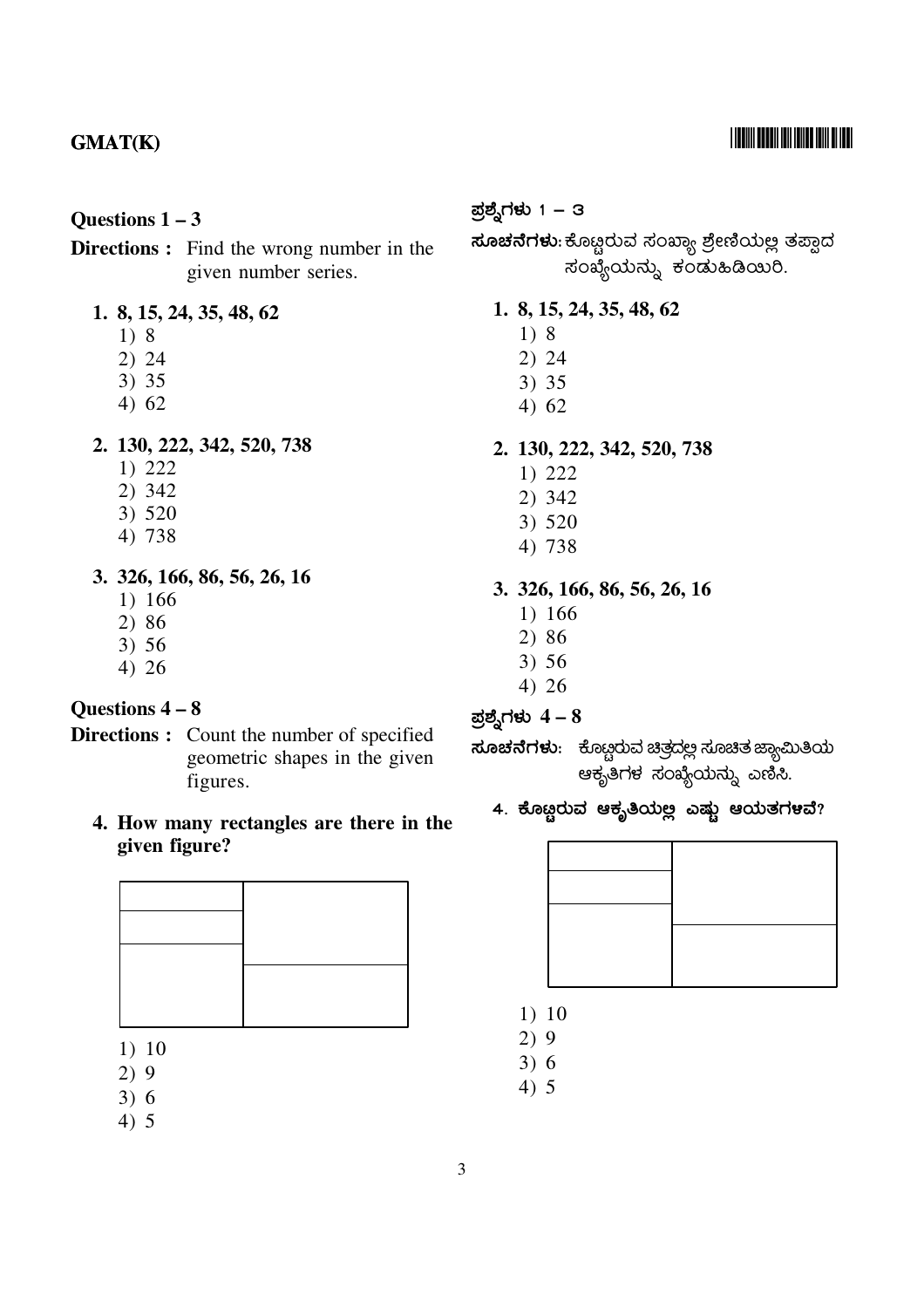### **TIONINI DOLDI INI DILLO DIN DI IDIL**

### **GMAT(K)**

5. How many squares are there in the given figure?



- $1) 12$
- $2) 11$
- $3) 10$
- $4)8$
- 6. How many triangles are there in the given figure?



7. How many parallelograms are there in the given figure?



5. ಕೊಟ್ಟರುವ ಆಕೃತಿಯಲ್ಲ ಎಷ್ಟು ಚೌಕಗಳವೆ?



- $1) 12$
- $2) 11$
- $3) 10$
- $4)8$
- 6. ಕೊಟ್ಟರುವ ಆಕೃತಿಯಲ್ಲ ಎಷ್ಟು ತ್ರಿಭುಜಗಳವೆ?



7. ಕೊಟ್ಟರುವ ಆಕೃತಿಯಲ್ಲ ಎಷ್ಟು ಸಮಾನಾಂತರ ಚತುರ್ಮಜಗಳವೆ?

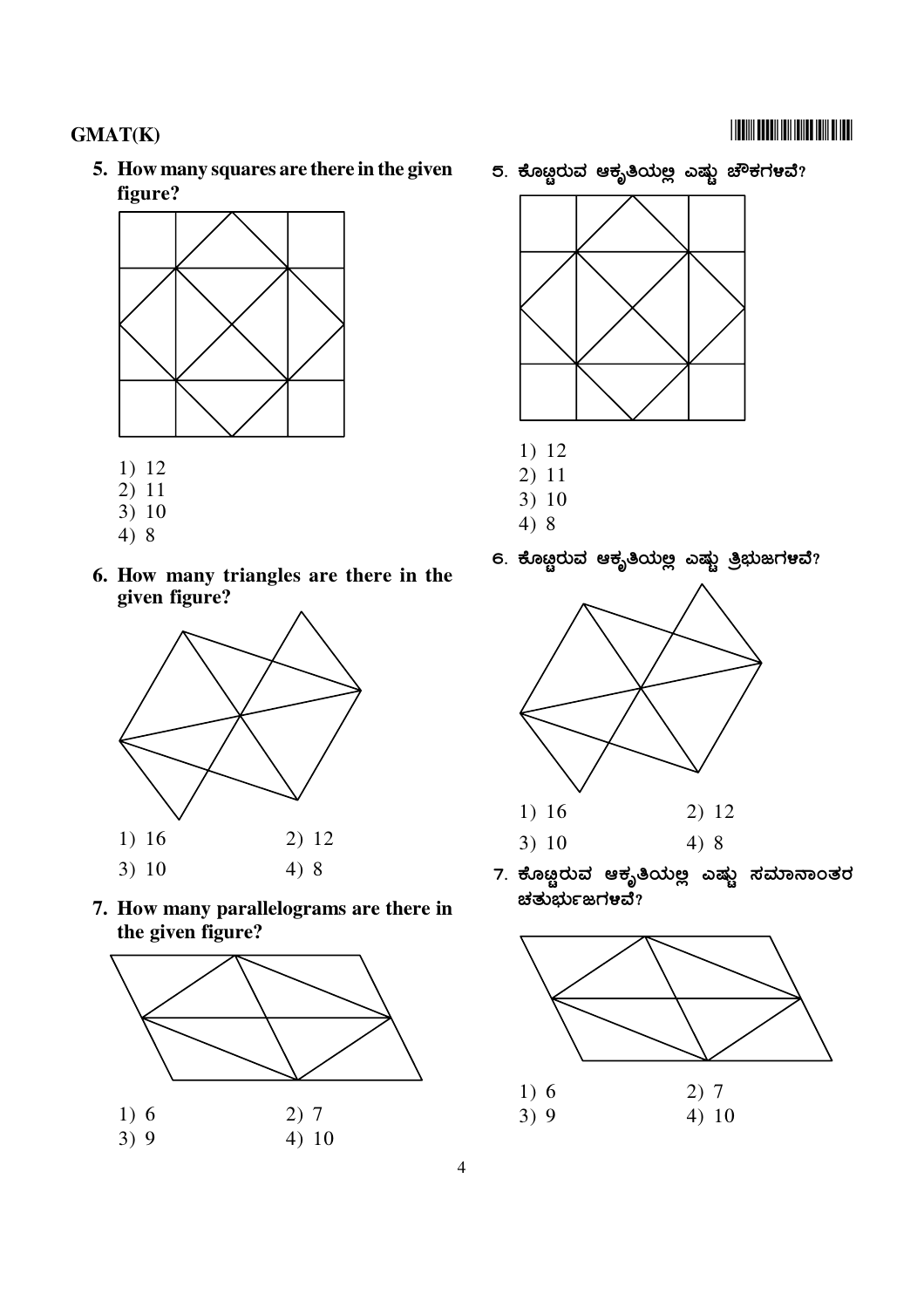#### **GMAT(K)**

8. How many semicircles are there in the given figure?



#### Questions 9 - 11

**Directions:** The following questions are based on the given matrix. The value of each letter is the product of its row and column numbers.

**Example:** The value of letter "N" is  $4 \times 3 = 12$ 

**9.** As per directions given, find the group of letters with the lowest total.



- 1) BOAT
- 2) TAME
- 3) GATE
- 4) TENT

8. ಕೊಟ್ಟರುವ ಆಕೃತಿಯಲ್ಲ ಎಷ್ಟು ಅರ್ಧವೃತ್ತಗಳವೆ?



#### ಪ್ರಶ್ನೆಗಳು  $9-11$

ಸೂಚನೆಗಳು : ಈ ಕೆಳಗಿನ ಪ್ರಶ್ನೆಗಳು, ಕೊಟ್ಟರುವ ಮಾತೃಕೆಯನ್ನು ಆಧರಿಸಿವೆ. ಪ್ರತಿ ಅಕ್ಷರದ ಬೆಲೆಯು ಅದರ ಪಂಕಿ ಮುತ್ತು ಸ್ತಂಭಗಳಲ್ಲರುವ ಸಂಖ್ಯೆಗಳ ಗುಣಲಬ್ದ.

ಉದಾಹರಣೆ: ಅಕ್ಷರ "N"ನ ಬೆಲೆಯು  $4 \times 3 = 12$ 

9. ಸೂಚನೆಯ ಪ್ರಕಾರ, ಯಾವ ಅಕ್ಷರಗುಂಪಿನ ಮೊತ್ತವು ಕನಿಷ್ಠವಾಗಿರುತ್ತದೆ ?

|             | 2 | 3 |                            |
|-------------|---|---|----------------------------|
| $\mathbf 2$ | В |   |                            |
| 3           |   | Е |                            |
|             | G |   |                            |
|             |   |   | <b>Columns</b><br>ಸ್ತಂಭಗಳು |

- 1) BOAT
- 2) TAME
- 3) GATE
- 4) TENT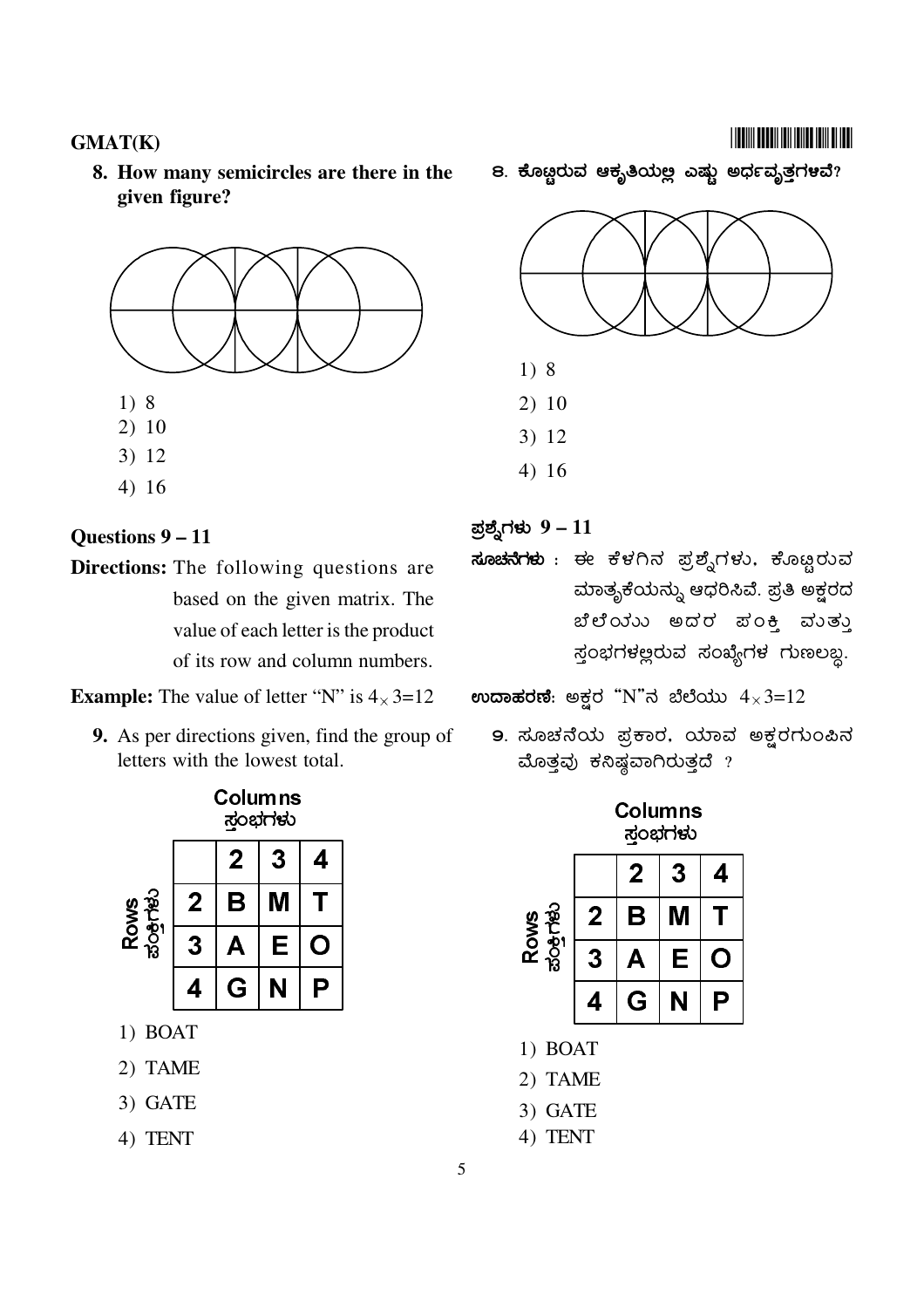- 10. As per directions given, find the group of letters with the highest total.
	- 1) ATPOG
	- 2) BMNET
	- 3) PEGNO
	- 4) MAETB
- 11. As per directions given, sum of letters "ABGENO" is
	- 1) 61
	- $2) 57$
	- $3) 51$
	- 4) 41

#### Questions  $12 - 16$

**Directions :** In the following questions, three numbers / pair of numbers / group of letters are alike, while one is different. Identify the one which is different.

#### 12.

- 1) 108
- 2) 120
- 3) 204 4) 218

#### 13.

- 1) 22, 68 2) 20, 58 3) 18, 56
- 4) 14, 44
- 14.

 $1)$  125, 10 2) 216, 9 3) 343, 10 4) 729, 18

#### $15.$

| $1)$ J | H            |   | $E \quad A$ | $C$ F |  |
|--------|--------------|---|-------------|-------|--|
| 2) V T |              | Q | M O R       |       |  |
| 3) S Q |              | N |             | R T W |  |
| 4) N   | $\mathbf{L}$ |   | $I$ E       | G J   |  |

#### 16.

- 1) STYLUS
- 2) CRYING
- 3) PHYSIC
- 4) RHYTHM
- 10. ಸೂಚನೆಯ ಪ್ರಕಾರ, ಯಾವ ಅಕ್ಷರಗುಂಪಿನ ಮೊತ್ತವು ಗರಿಷ್ಠವಾಗಿರುತ್ತದೆ ?
	- 1) ATPOG
	- 2) BMNET
	- 3) PEGNO
	- 4) MAETB
- $11.$  ಸೂಚನೆಯ ಪ್ರಕಾರ, " $\text{ABGENO}$ " ಗಳ ಮೊತವು
	- $1) \overline{6}1$
	- $2) 57$
	- $3) 51$
	- 4) 41
- ಪ್ರಶ್ನೆಗಳು 12 16

#### **ಸೂಚನೆಗಳು**: ಕೆಳಗೆ ಕೊಟ್ಟರುವ ಪ್ರಶ್ನೆಗಳಲ್ಲ. ಮೂರು ಸಂಖ್ಯೆಗಳು / ಜೋಡಿ ಸಂಖ್ಯೆಗಳು / ಅಕ್ಷರಗಳ ಒಂದು ರೀತಿಯಲ್ಲ ಗುಂಪುಗಳು ಸಾದೃಶವಾಗಿವೆ. ಒಂದು ಮಾತ್ರ ವಿಭಿನ್ನವಾಗಿದೆ. ವಿಭಿನ್ನವಾಗಿರುವುದನ್ನು ಗುರುತಿಸಿ.

- 12.
	- 1) 108
	- 2) 120 3) 204
	- 4) 218
- 13.
	- $1)$  22, 68 2) 20, 58
	- 3) 18, 56 4) 14, 44
- 14.

| 1) 125, | 10 |
|---------|----|
| 2) 216, | 9. |
| 3) 343, | 10 |
| 4) 729, | 18 |

#### 15.

| $1)$ J | $\overline{H}$ | E            | $\mathbf{A}$ | $\mathbf C$ | $\mathbf{F}$ |
|--------|----------------|--------------|--------------|-------------|--------------|
| 2) V   | T              | Q            |              | M O         | $\mathbb{R}$ |
| $3)$ S | Q              | $\mathbf N$  |              | R T         | W            |
| 4) N   | L              | $\mathbf{I}$ | $E_{\perp}$  | G J         |              |

16.

| 1) STYLUS |
|-----------|
| 2) CRYING |
| 3) PHYSIC |
| 4) RHYTHM |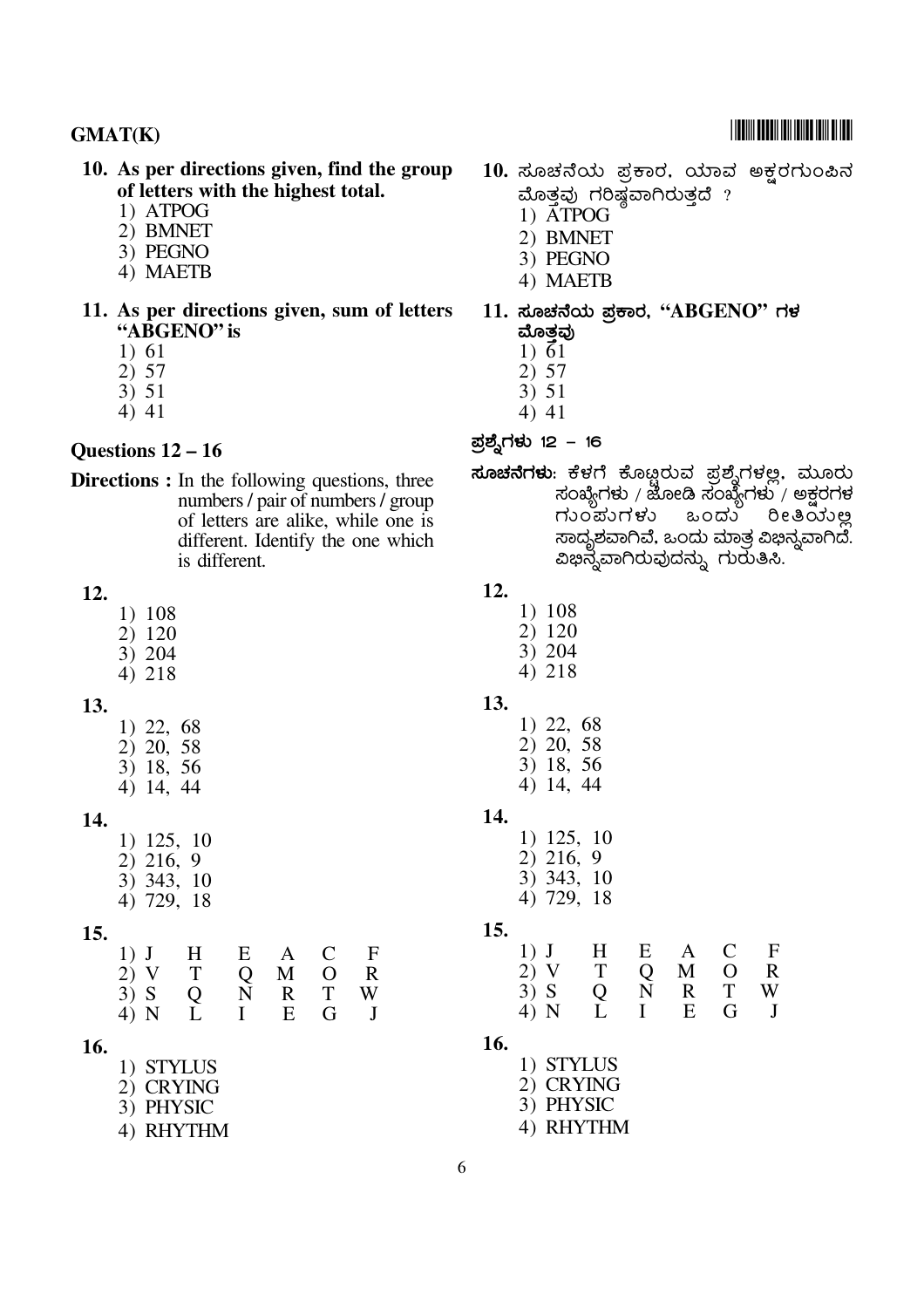### **TIONIN DOCUMENT IN THE TENT OF THE**

### **GMAT(K)**

### Questions  $17 - 18$

Directions: In the following questions, three figures are alike, while one is different. Identify the one which is different.

#### ಪ್ರಶ್ನೆಗಳು 17 – 18

<mark>ಸೂಚನೆಗಳು</mark>: ಕೆಳಗೆ ಕೊಟ್ಟರುವ ಪ್ರಶ್ನೆಗಳಲ್ಲ. ಮೂರು ಚಿತ್ರಗಳು ಒಂದು ರೀತಿಯಲ್ಲ ಸಾದೃಶವಾಗಿವೆ. ಒಂದು ಮಾತ್ರ ವಿಭಿನ್ನವಾಗಿದೆ. ವಿಭಿನ್ನವಾಗಿರುವುದನ್ನು ಗುರುತಿಸಿ.

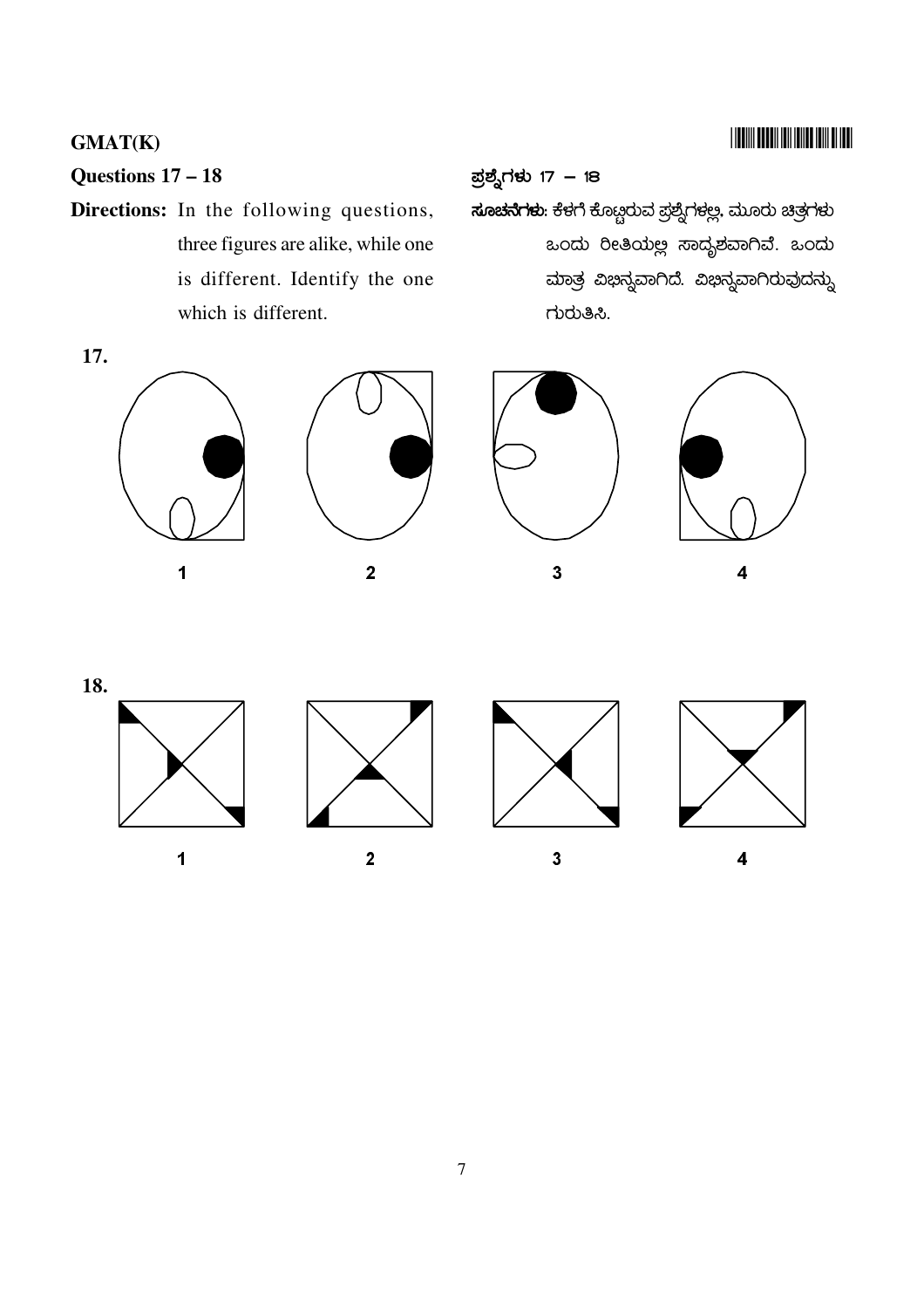#### **GMAT(K)**

#### Questions 19 - 21

- **Directions :** In the following questions, one of the rules below has been applied to the set of numbers. Identify the correct rule applied to set of numbers in each question.
	- I. Subtract twice the number from its square
	- II. Subtract square of the number from its cube
	- III. Add half of the number to its square
	- IV. Add three to the cube of a number

#### 19. 18, 48, 100, 186

- $3)$  III  $4)$  IV  $1)$  I  $2)$  II
- 20. 18, 39, 68, 105
	- $1)$  I  $2)$  II  $3)$  III  $4)$  IV
- 21. 4, 11, 30, 67
	- $1)$  I  $2)$  II  $3)$  III  $4)$  IV

#### Questions 22 - 23

**Directions:** In place of  $(*)$  insert the correct sequence of signs, choosing from the alternatives, to make a correct equation.

#### 22.  $40 * 30 * 50 * 20$

- $1) + 1 = 2) - 7 = 1 +$  $3) = + -$
- $4) + - =$

#### 23.  $60 * 12 * 8 * 5 * 8$

- 1) +, =,  $\times$ , - $2) - 1 = 1 \times 1 +$  $3) -1 + 1 = 1 \times$
- $4) = 1, 2, 3, 4, -$

#### ಪ್ರಶ್ನೆಗಳು  $19-21$

**ಸೂಚನೆಗಳು**: ಈ ಕೆಳಗಿನ ಪ್ರಶ್ನೆಗಳಲ್ಲನ ಸಂಖ್ಯಾಸಮೂಹಗಳು

- ಕೊೞ್ಷರುವ ನಿಯಮಗಳಲ್ಲೆ ಒಂದನ್ನು ಅಕವೆಡಿಸಿಕೊಂಡಿವೆ. ಪ್ರತಿ ಪ್ರಶ್ನೆಯ<u>ಅ</u>್ಲವ ಸಂಖ್ಯಾಸಮೂಹಗಳು ಅಕವಡಿಸಿಕೊಂಡಿರುವ ಸರಿಯಾದ ನಿಯಮವನ್ನು ಗುರುತಿಸಿ.
	- I. ಒಂದು ಸಂಖ್ಯೆಯ ವರ್ಗದಿಂದ ಅದರ ಎರಡರಷ್ಷನ್ನು ಕಳೆದಿದೆ
	- $\,$ II. ಒಂದು ಸಂಖ್ಯೆಯ ಘನದಿಂದ ಅದರ ವರ್ಗವನ್ನು ಕಳೆದಿದೆ
	- $\text{III.}$  ಒಂದು ಸಂಖ್ಯೆಯ ವರ್ಗಕ್ಕೆ ಅದರ ಅರ್ಧದಷ್ಟನ್ನು ಕೂಡಿಸಿದೆ
- IV. ಒಂದು ಸಂಖ್ಯೆಯ ಘನಕ್ತೆ ಮೂರನ್ನು ಕೂಡಿಸಿದೆ

#### 19. 18, 48, 100, 186

- $3)$  III  $1)$  I  $2)$  II 4) IV
- 20. 18, 39, 68, 105
	- $1)$  I  $2)$  II  $3)$  III  $4)$  IV

#### 21. 4, 11, 30, 67

 $1)$  I  $2)$  II  $3)$  III  $4)$  IV

#### ಪ್ರಶ್ನೆಗಳು 22 – 23

**ಸೂಚನೆಗಳು**: ಕೆಳಗಿನ ಸಮೀಕರಣವನ್ನು ಅರ್ಥಪೂರ್ಣ ಮಾಡಲು, ಕೊಟ್ಟರುವ ಯಾವ ಚಿಹ್ನೆಯ ಗಣವನ್ನು  $(*)$  ಜಾಗದಲ್ಲ ಕ್ರಮವಾಗಿ ಆದೇಶಿಸಬೇಕು ಎಂಬುವುದನ್ನು ಪರ್ಯಾಯಗಳಂದ ಆರಿಸಿ.

#### 22.  $40 * 30 * 50 * 20$

 $1) + , = , 2) - 7 = 1 +$  $3) = + (4) + (-1) =$ 

#### 23.  $60 * 12 * 8 * 5 * 8$

1)  $+$ , =,  $\times$ , - $2) - 1 = 1, 1, 1$  $3) -1, +1, = 1, \times$ 4) =  $, \times, +, -$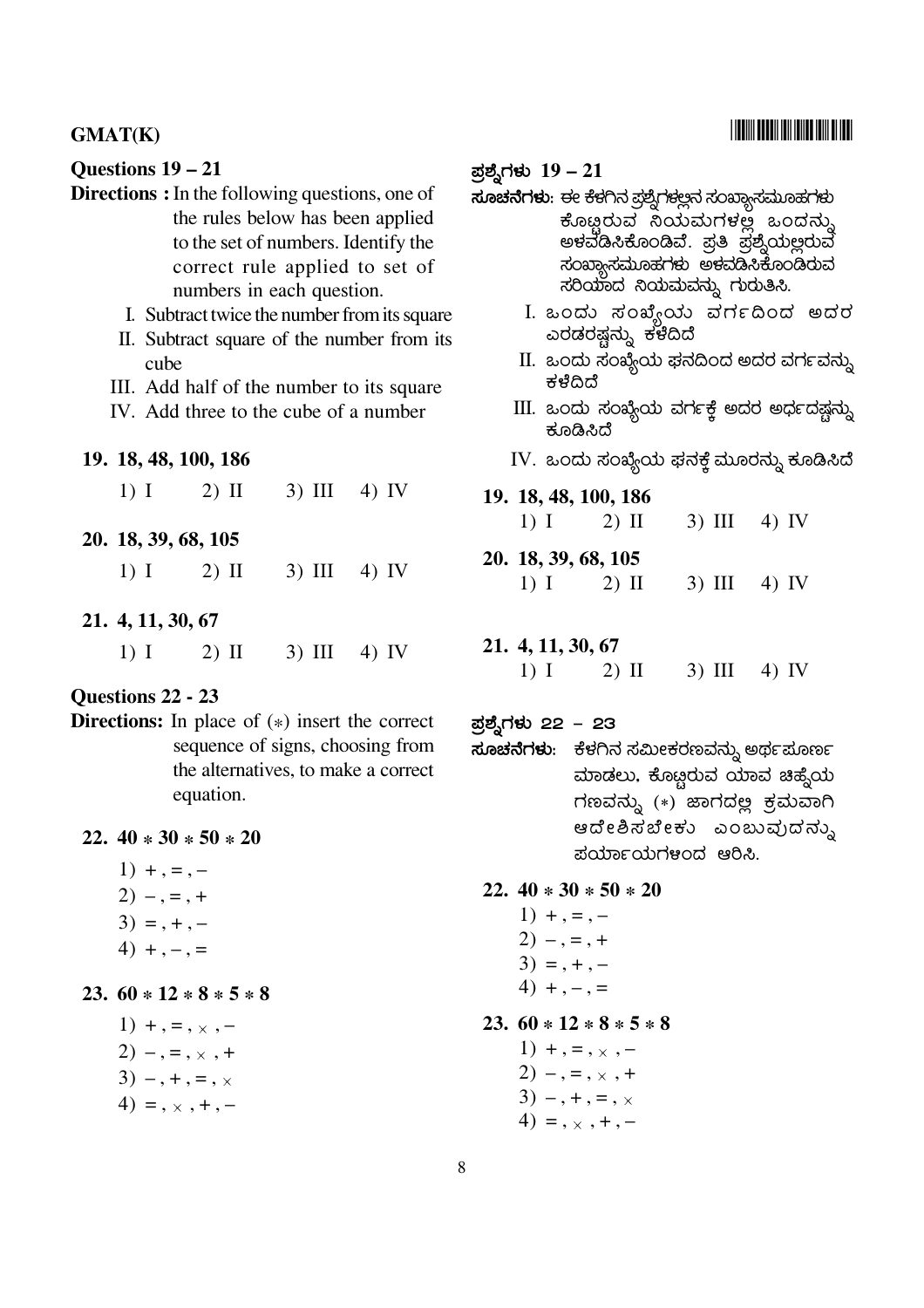### <u> I III III DEEDI III DIID IIII DIID</u>

**GMAT(K)** 

Questions  $24 - 25$ 

**Directions:** When the numbers and the signs are interchanged as given in the question, find which of the following equations are correct.

24. 4 and 2;  $-$  and  $\times$ 

- 1)  $6 4 \times 8 = 2$
- 2)  $8 2 \times 6 = 4$
- 3)  $12 \times 8 2 = 4$
- 4)  $16 \times 8 4 = 2$
- 25. 3 and 6;  $+$  and  $\div$ 
	- 1)  $72 + 9 \div 6 = 3$ 2)  $24 + 8 \div 6 = 3$ 3)  $24 \div 12 + 3 = 6$
	- 4)  $32 + 4 \div 3 = 6$

#### **Question 26**

**Directions:** When the signs are changed as shown, which of the following equations is correct?  $-$  to  $\times$ 

> $\times$  to  $\div$  $\div$  to +  $+ to =$

### $26.$

1)  $8 - 2 + 6 \div 5 \times 2$ 2)  $8 \div 2 - 6 \times 5 + 2$ 3)  $8 \times 2 \div 6 + 5 - 2$ 4)  $8 + 2 \times 6 - 5 \div 2$ 

#### ಪ್ರಶ್ನೆಗಳು 24 – 25

**ಸೂಚನೆಗಳು**: ಪ್ರಶ್ನೆಯಲ್ಲ ಕೊಟ್ಗರುವ ಸಂಖ್ಯೆಗಳನ್ನು ಮತ್ತು ಚಿಹ್ನೆಗಳನ್ನು ಅದಲು ಬದಲು ಮಾಡಿದಾಗ, ಯಾವ ಒಂದು ಸಮೀಕರಣ ಅರ್ಥಪೂರ್ಣ ಆಗುವುದೆಂದು ಕಂಡುಹಿಡಿಯಿರಿ.

- 24. 4 ಮತ್ತು 2; ಮತ್ತು  $\times$ 1)  $6 - 4 \times 8 = 2$ 2)  $8 - 2 \times 6 = 4$ 3)  $12 \times 8 - 2 = 4$ 4)  $16 \times 8 - 4 = 2$ 25. 3 ಮತ್ತು 6; + ಮತ್ತು ÷ 1)  $72 + 9 \div 6 = 3$ 
	- 2)  $24 + 8 \div 6 = 3$ 3)  $24 \div 12 + 3 = 6$
	- 4)  $32 + 4 \div 3 = 6$

#### ಪ್ರಶ್ನೆ 26

- ಸೂಚನೆಗಳು: ಕೆಳಗೆ ತೋರಿಸಿರುವ ರೀತಿಯಲ್ಲ ಚಿಹ್ನೆಗಳನ್ನು ಬದಲಸಿದಾಗ, ಕೊಟ್ಗರುವ ಯಾವ ಸಮೀಕರಣವು ಅರ್ಥಪೂರ್ಣವಾಗುವುದು ?
	- ಬದಲಾಗಿ **x**
	- $\times$  ಬದಲಾಗಿ ÷
	- ÷ ಬದಲಾಗಿ **+**
	- + ಬದಲಾಗಿ =

#### 26.

1)  $8 - 2 + 6 \div 5 \times 2$ 2)  $8 \div 2 - 6 \times 5 + 2$ 3)  $8 \times 2 \div 6 + 5 - 2$ 4)  $8 + 2 \times 6 - 5 \div 2$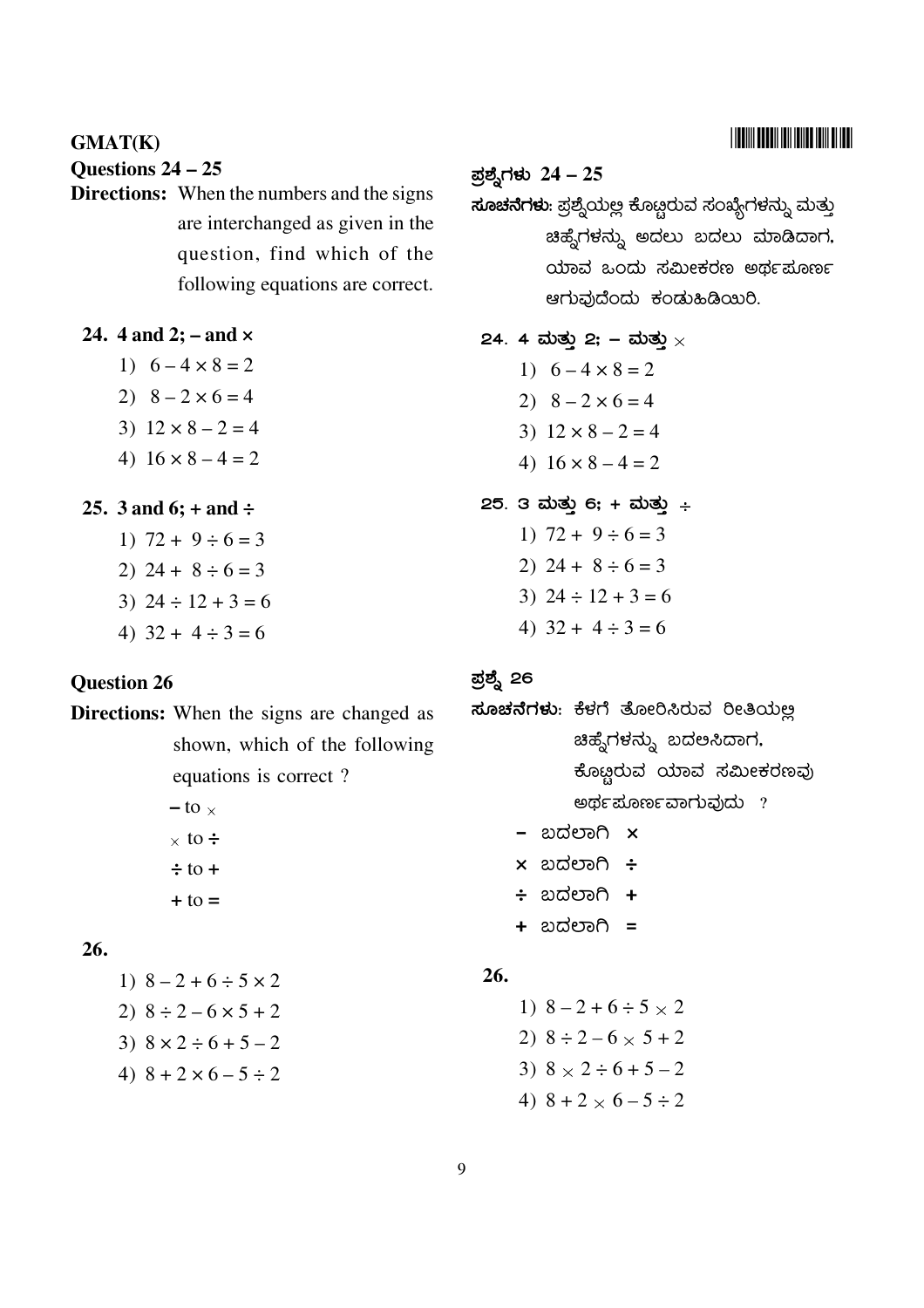#### Questions  $27 - 29$

Directions: The following questions are based on the figure below in which each geometric shape represents a group.

ಪ್ರಶ್ನೆಗಳು 27 – 29

<mark>ಸೂಚನೆಗಳು</mark>: ಈ ಕೆಳಗಿನ ಪ್ರಶ್ನೆಗಳು, ಕೊಟ್ಟರುವ ಚಿತ್ರದಲ್ಲ ಪ್ರತಿ ಜ್ಯಾಮಿತಿಯ ಆಕೃತಿಯ<mark>ು</mark> ಸೂಚಿಸುವ ಗುಂಪನ್ನು ಆಧರಿಸಿದೆ.



- 27. Which number represents the students who play only cricket?
	- $1)9$
	- $2)8$
	- $3) 5$
	- $4)2$
- 28. Which number represents the students who play cricket, hockey and basketball?
	- $1)$  3
	- $2)4$
	- $3)6$
	- $4)9$
- 27. ಯಾವ ಸಂಖ್ಯೆಯು ಕ್ರಿಕೆಟ್ ಆಟವನ್ನು ಮಾತ್ರ ಆಡುವ ವಿದ್ಯಾರ್ಥಿಗಳನ್ನು ಸೂಚಿಸುತ್ತದೆ ?
	- $1)9$
	- $2)8$
	- $3) 5$
	- $4) 2$
- 28. ಯಾವ ಸಂಖ್ಯೆಯು ಕ್ರಿಕೆಟ್, ಹಾಕಿ ಮತ್ತು ಬಾಸ್ಚೆಟ್ಐಾಲ್ ಆಟಗಳನ್ನು ಆಡುವ ವಿದ್ಯಾರ್ಥಿಗಳನ್ನು ಸೂಚಿಸುತದೆ  $?$ 
	- $1)$  3
	- $2)4$
	- $3)6$
	- $4)9$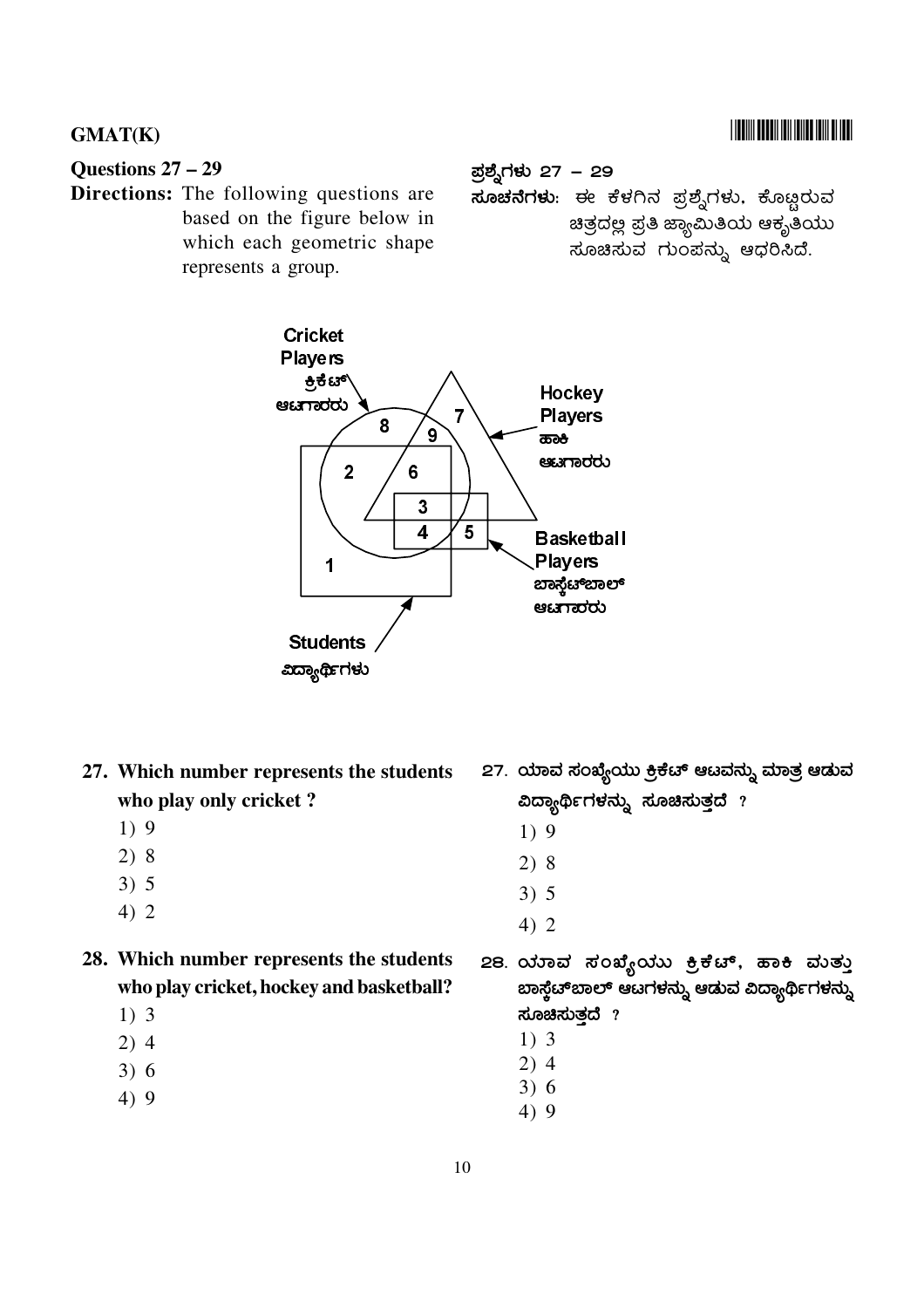### 29. Which of the following choices does "9" represent?

- 1) Students who play only cricket and hockey
- 2) Students who play hockey only
- 3) Non-students who play cricket and hockey
- 4) Non-students who play only cricket

#### Questions  $30 - 32$

**Directions:** Complete the following letter series by choosing the correct sequence from the given alternatives.

#### 30.  $r$ \_ss\_ $t$ \_\_uu\_v

- $1)$  rrtty
- 2) rsttu
- 3) srtvt
- 4) rsstv

#### 31. xy\_x\_zxy\_ \_ yz

- $1)$  zyzx
- $2)$  zxzy
- $3)$  yzxz
- 4) xzyz

#### 32.  $m_n$ n nm  $nm$

- $1)$  mnmnm
- 2) nmnmn
- $3)$  nmnnn
- 4) mmnmn

#### 29. ಕೆಳಗಿನ ಆಯ್ತೆಗಳ್ಲಲ "9" ಯಾವುದನ್ನು ಸೂಚಿಸುತ್ತದೆ ?

- 1) ಕ್ರಿಕೆಬ್ ಮತ್ತು ಹಾಕಿ ಆಟಗಳನ್ನು ಮಾತ್ರ ಆಡುವ ವಿದ್ಯಾರ್ಥಿಗಳು
- 2) ಹಾಕಿ ಆಟವನ್ನು ಮಾತ್ರ ಆಡುವ ವಿದ್ಯಾರ್ಥಿಗಳು
- 3) ಕ್ರಿಕೆಬ್ ಮತ್ತು ಹಾಕಿ ಆಟಗಳನ್ನು ಮಾತ್ರ ಆಡುವ ವಿದ್ಯಾರ್ಥಿಗಳಲ್ಲದ ಆಟಗಾರರು
- 4) ಕ್ರಿಕೆಬ್ ಆಟವನ್ನು ಮಾತ್ರ ಆಡುವ ವಿದ್ಯಾರ್ಥಿಗಳಲ್ಲದ ಆಟಗಾರರು

#### ಪ್ರಶ್ನೆಗಳು 30 – 32

ಸೂಚನೆಗಳು: ಕೆಳಗಿನ ಅಕ್ವರ ಶ್ರೇಣಿಗಳನ್ನು, ಪರ್ಯಾಯಗಳಲ್ಲ ಕೊಟ್ಟರುವ ಕ್ರಮಾನುಗತ ಅಕ್ಷರಗಳನ್ನು ಆರಿಸಿ ಪೂರ್ಣಗೊಳಸಿ.

#### 30. r\_ss\_t\_\_uu\_v

- $1)$  rrtty
- 2) rsttu
- 3) srtvt
- 4) rsstv

#### 31. xy x zxy  $-yz$

- $1)$  zyzx
- $2)$  zxzy
- $3)$  yzxz
- $4)$  xzyz

#### 32.  $m \underline{n}$  nnm  $nm$

- $1)$  mnmmm
- 2) nmnmn
- 3) nmnnn
- 4) mmnmn

### **TITULI TELEVISIO IN TELEVISIONI**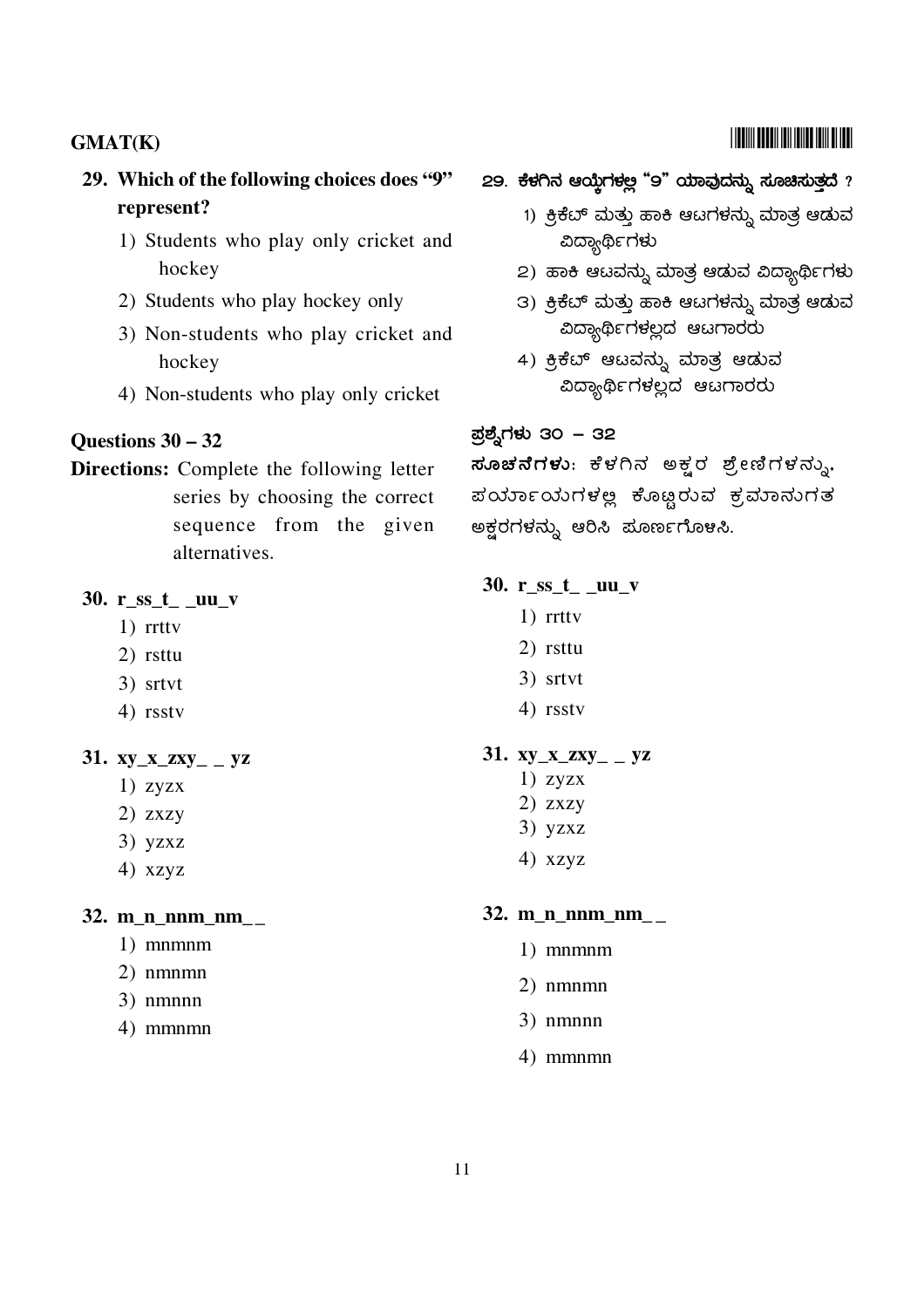#### **GMAT(K)**

#### Questions 33 - 35

**Directions:** Complete the following number series by choosing the correct number from the given alternatives.

#### 33. 24, 61, 122, 213, ?, 509

- 1) 275
- 2) 340
- 3) 425
- 4) 460

#### 34. 5, 7, 8, 10, 13, ?, ?, 22

- 1) 14, 17
- 2) 16, 18
- 3) 15, 20
- 4) 18, 21
- 35. 1/5, 2/15, 4/45, ?, 16/405
	- 1) 12/60
	- 2) 12/75
	- 3) 8/125
	- 4) 8/135

#### Questions  $36 - 38$

#### Directions: Complete the figural series, choosing the correct figure from the given alternatives.

#### 36.







 $\overline{2}$ 



ಪ್ರಶ್ನೆಗಳು 33 – 35

### ಕೊಟ್ಟರುವ ಪರ್ಯಾಯಗಳಂದ ಸರಿಯಾದ ಸಂಖ್ಯೆಯನ್ನು ಆರಿಸಿ ಮೂರ್ಣಗೊಳಸಿ.

#### 33. 24, 61, 122, 213, ?, 509

- 1) 275
- $2)340$
- 3) 425
- 4) 460

### 34. 5, 7, 8, 10, 13, ?, ?, 22

- 1) 14, 17
- 2) 16, 18
- 3) 15, 20
- 4) 18, 21

#### 35. 1/5, 2/15, 4/45, ?, 16/405

- $1) 12/60$
- 2) 12/75
- 3) 8/125
- 4) 8/135

ಪ್ರಶ್ನೆಗಳು 36 – 38

ಸೂಚನೆಗಳು: ಕೊಟ್ಟರುವ ಪರ್ಯಾಯಗಳಂದ ಸರಿಯಾದ ಚಿತ್ರವನ್ನು ಆರಿಸಿ ಚಿತ್ರಗಳ ಶ್ರೇಣಿಗಳನ್ನು ಪೂರ್ಣಗೊಳಸಿ.





 $\overline{\mathbf{3}}$ 

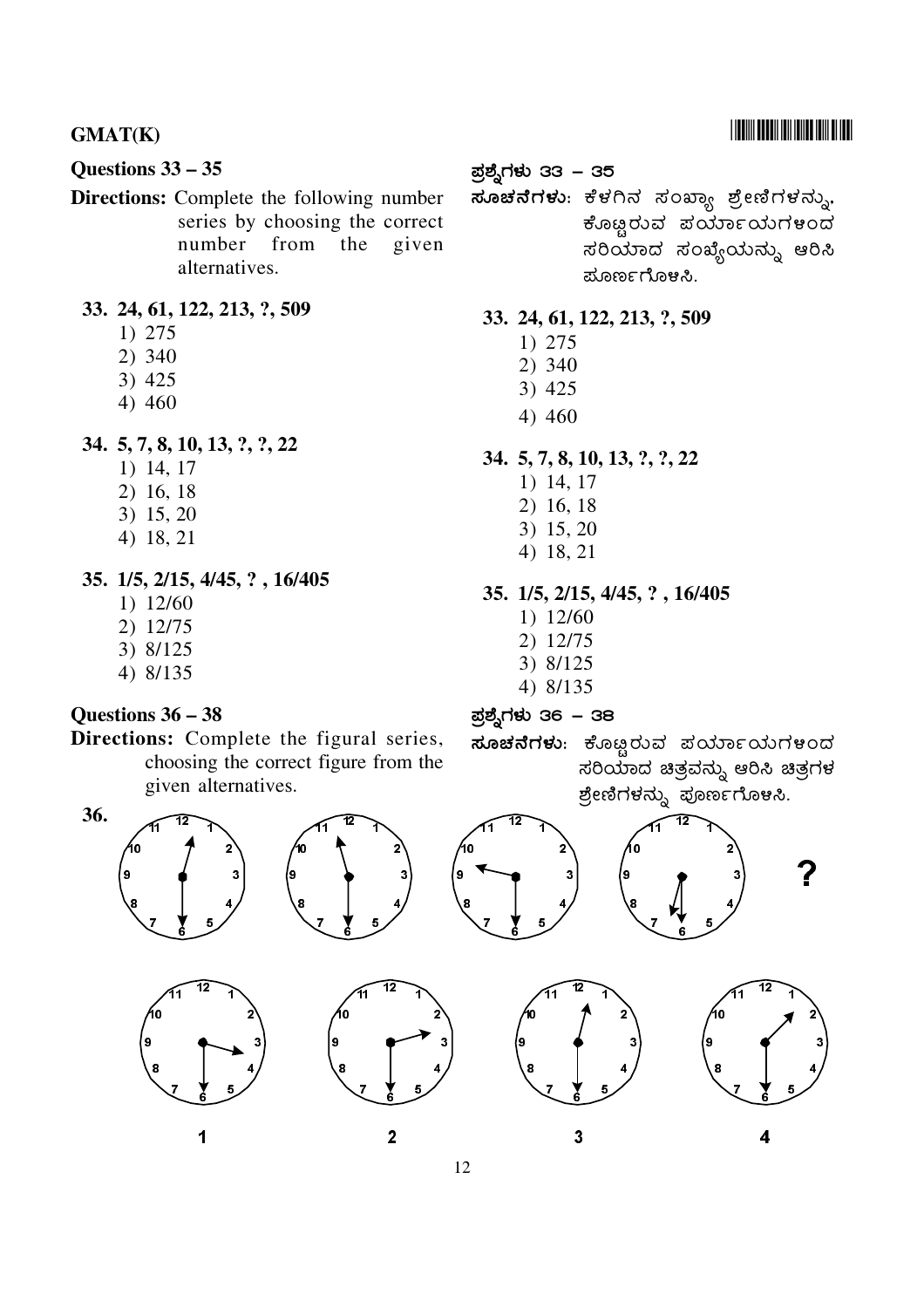$37.$ 

 $\overline{\mathbf{?}}$ 



 $\overline{\mathbf{2}}$ 



38.

 $\overline{\mathbf{1}}$ 



 $\overline{\mathbf{3}}$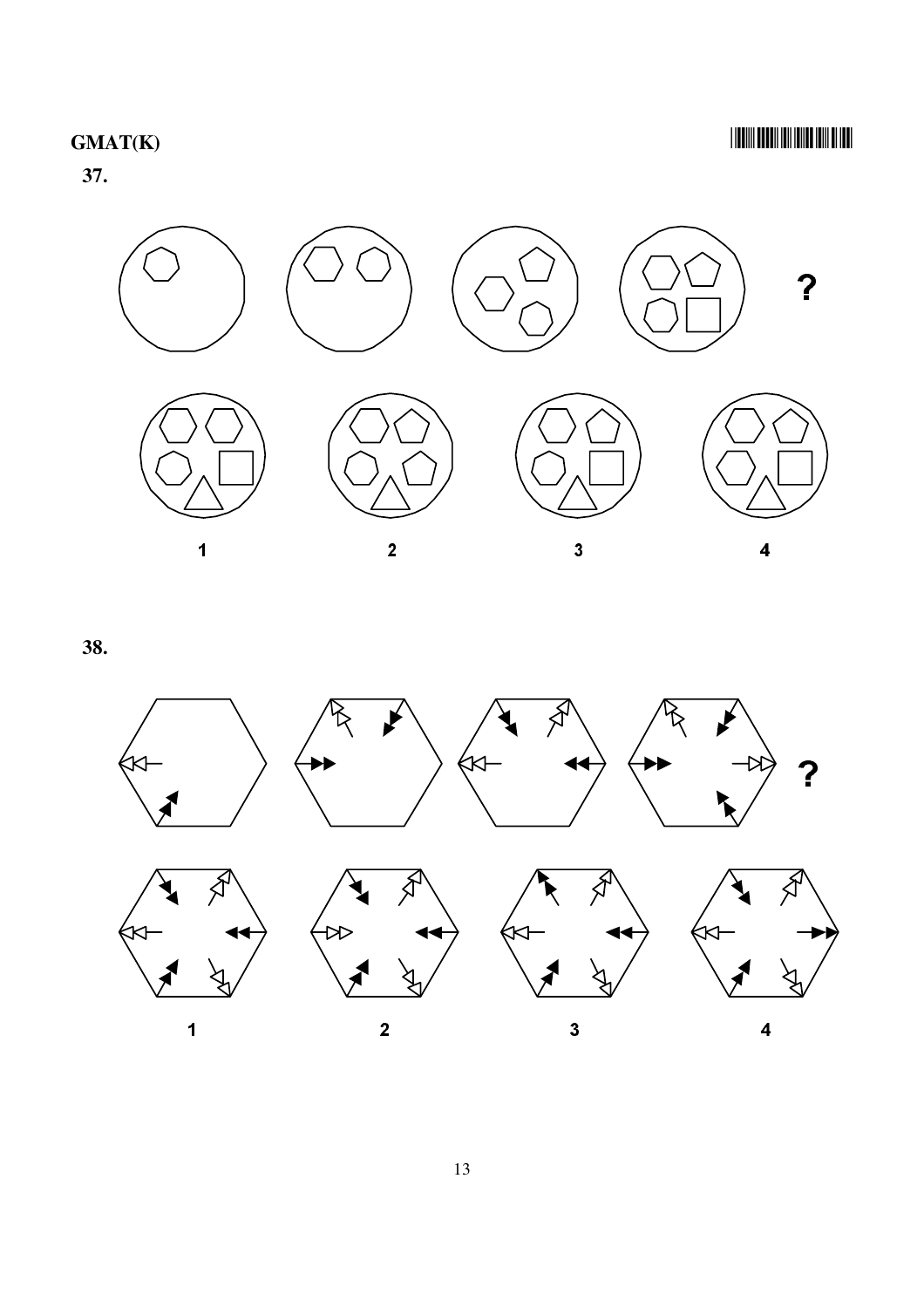#### Questions 39 – 40

Directions: In the following questions, given is a set of numbers. From the alternatives, choose the set that is similar to the given set.

#### 39. 67, 128, 219

- 1) 59, 120, 211
- 2) 24, 61, 122
- 3) 16, 54, 128
- 4) 4, 11, 30

#### 40. 324, 144, 225

- 1) 196, 121, 169
- 2) 100, 256, 484
- 3) 441, 900, 324 4) 289, 400, 361
- 

#### Questions  $41 - 42$

**Directions:** The following questions are based on addition, where each letter is given a number code.

#### 41. Find the number which represents  $LET$ choosing from the alternatives.

**LEM**  $+MELT$  $9999$ 

- 1) 450 2) 940
- $3)405$
- 4) 504
- 42. Find the number which represents S E T choosing from the alternatives.

**ENT**  $+TENS$ 1867  $1) 631$ 

- $2)641$
- $3)436$
- 4) 384

#### ಪ್ರಶ್ನೆಗಳು 39 – 40

**ಸೂಚನೆಗಳು** : ಕೆಳಗಿನ ಪ್ರಶ್ನೆಗಳಲ್ಲ ಒಂದು ಸಂಖ್ಯಾ ಸಮೂಹವನ್ನು ಕೊಟ್ಟಿದೆ. ಈ ಸಂಖ್ಯಾ ಸಮೂಹಕ್ತೆ ಹೋಲುವ ಸಮೂಹವನ್ನು, ಪರ್ಯಾಯಗಳಂದ ಕಂಡುಹಿಡಿಯಿರಿ.

#### 39. 67, 128, 219

- 1) 59, 120, 211
- 2) 24, 61, 122
- 3) 16, 54, 128
- 4) 4, 11, 30

### 40. 324, 144, 225

- 1) 196, 121, 169 2) 100, 256, 484
- 3) 441, 900, 324
- 4) 289, 400, 361
- ಪ್ರಶ್ನೆಗಳು 41– 42
- **ಸೂಚನೆಗಳು** : ಕೆಳಗಿನ ಪ್ರಶ್ನೆಗಳು, ಪ್ರತಿ ಅಕ್ಷರಕ್ತೆ ಸಂಖ್ಯಾ ಸಂಕೇತವನ್ನು ಕೊಟ್ಟು ಮಾಡಿರುವ ಸಂಕಲನವನ್ನು ಆಧರಿಸಿವೆ.
	- $41.$   $L E T \omega \omega$ ನ್ನು ಸೂಚಿಸುವ ಸಂಖ್ಯೆಯನ್ನು ಕೊಟ್ಟರುವ ಪರ್ಯಾಯಗಳಂದ ಕಂಡುಹಿಡಿಯಿರಿ.

|           |      | LEM |
|-----------|------|-----|
| + M E L T |      |     |
|           | 9999 |     |
|           |      |     |

- $1)450$
- 2) 940
- $3)405$
- 4) 504
- $42. \;{\rm S}\, {\rm E}\, {\rm T}$ ಯನ್ನು ಸೂಚಿಸುವ ಸಂಖ್ಯೆಯನ್ನು ಕೊಟ್ಟರುವ ಪರ್ಯಾಯಗಳಂದ ಕಂಡುಹಿಡಿಯಿರಿ.

| ENT    |
|--------|
| +TENS  |
| 1867   |
| 1) 631 |
| 2) 641 |
| 3) 436 |
| 4) 384 |

###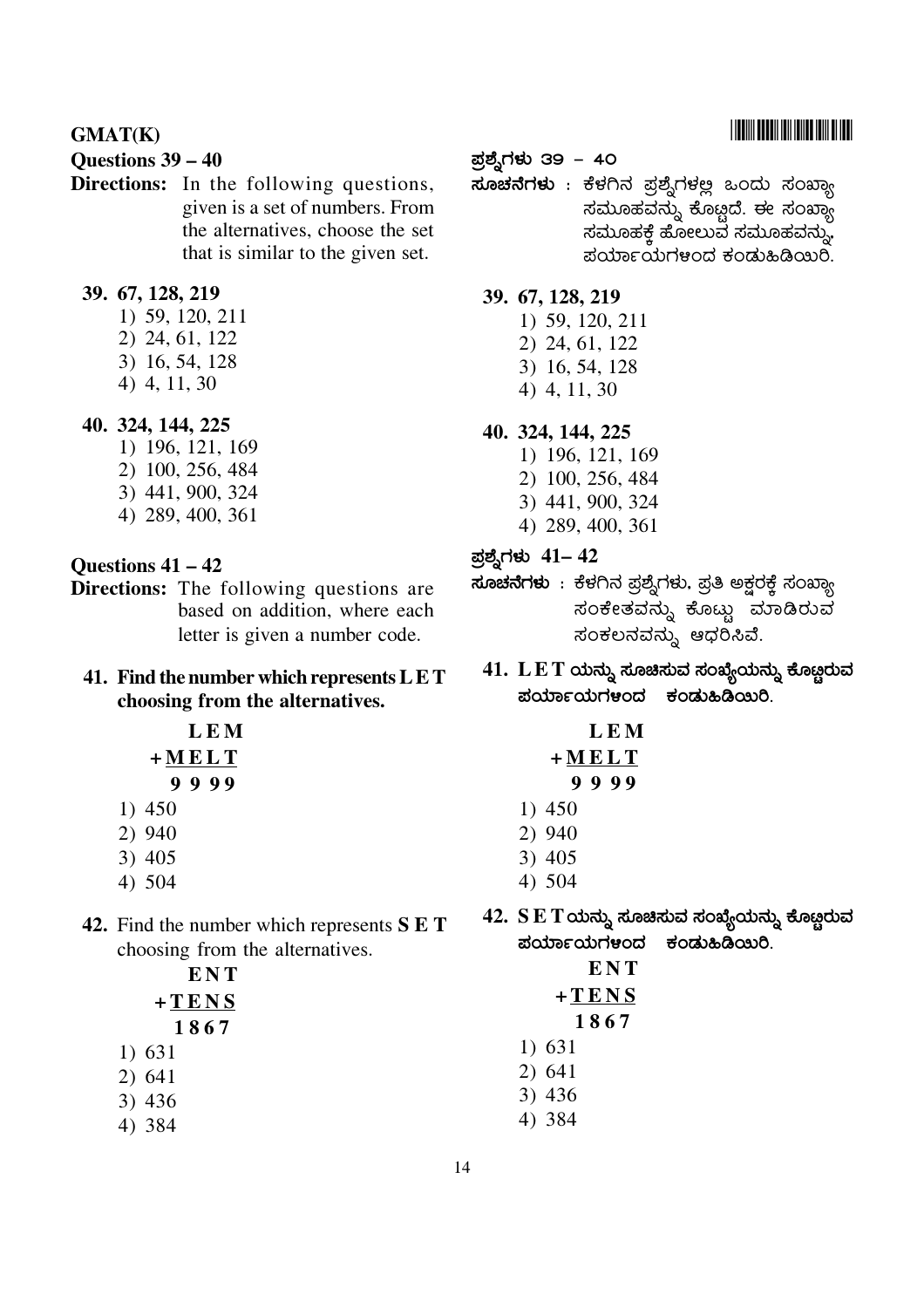### Questions  $43 - 45$

**Directions:** The following questions are based on figures given below. Each circle represents one item. Match the figure with items in the questions on the basis of their relationship.

#### ಪ್ರಶ್ನೆಗಳು  $43 - 45$

**ಸೂಚನೆಗಳು**: ಕೆಳಗಿನ ಪ್ರಶ್ನೆಗಳು ಕೊಟ್ಗರುವ ಆಕೃತಿಗಳನ್ನು ಆಧರಿಸಿವೆ. ಪ್ರತಿಯೊಂದು ವೃತ್ತವು ಒಂದು ಅಂಶವನ್ನು ಸೂಚಿಸುತ್ತದೆ. ಪ್ರಶ್ನೆಗಳಲ್ಲನ ಅಂಶಗಳು ಹೊಂದಿರುವ ಸಂಬಂಧಗಳನ್ನು ಕಂಡುಹಿಡಿದು ಆಕೃತಿಗಳಗೆ ಹೊಂದಿಸಿ.



#### 43. Villagers, Artists, Accountants

- $1)$  A
- $2)$  B
- $3)$  C
- $4) F$

#### 44. Indians, Christians, Sri Lankans

- $1)$  A
- $2)$  B
- $3)$  C
- $4)$  D

#### 45. Yellow Colour, Sunflowers, Roses

- $1)$  B
- $2)$  C
- $3)$  D
- $4) E$

#### 43. ಹಳ್ಣಯವರು, ಕಲಾವಿದರು, ಕರಣಿಕರು

- $1)$  A
- $2)$  B
- $3)$  C
- $4) F$
- 44. ಭಾರತಿಯರು, ಕ್ರೈಸ್ತರು, ಶ್ರೀಲಂಕದವರು
	- $1)$  A
	- $2)$  B
	- $3)$  C
	- $4)$  D
- 45. ಹಳದಿ ಬಣ್ಣ, ಸೂರ್ಯಕಾಂತಿ ಹೂವುಗಳು, ಗುಲಾಙ ಹೂವುಗಳು
	- $1)$  B
	- $2)$  C
	- $3)$  D
	- $4) E$

### **TITULI TETU ILI DILETTI DILEN**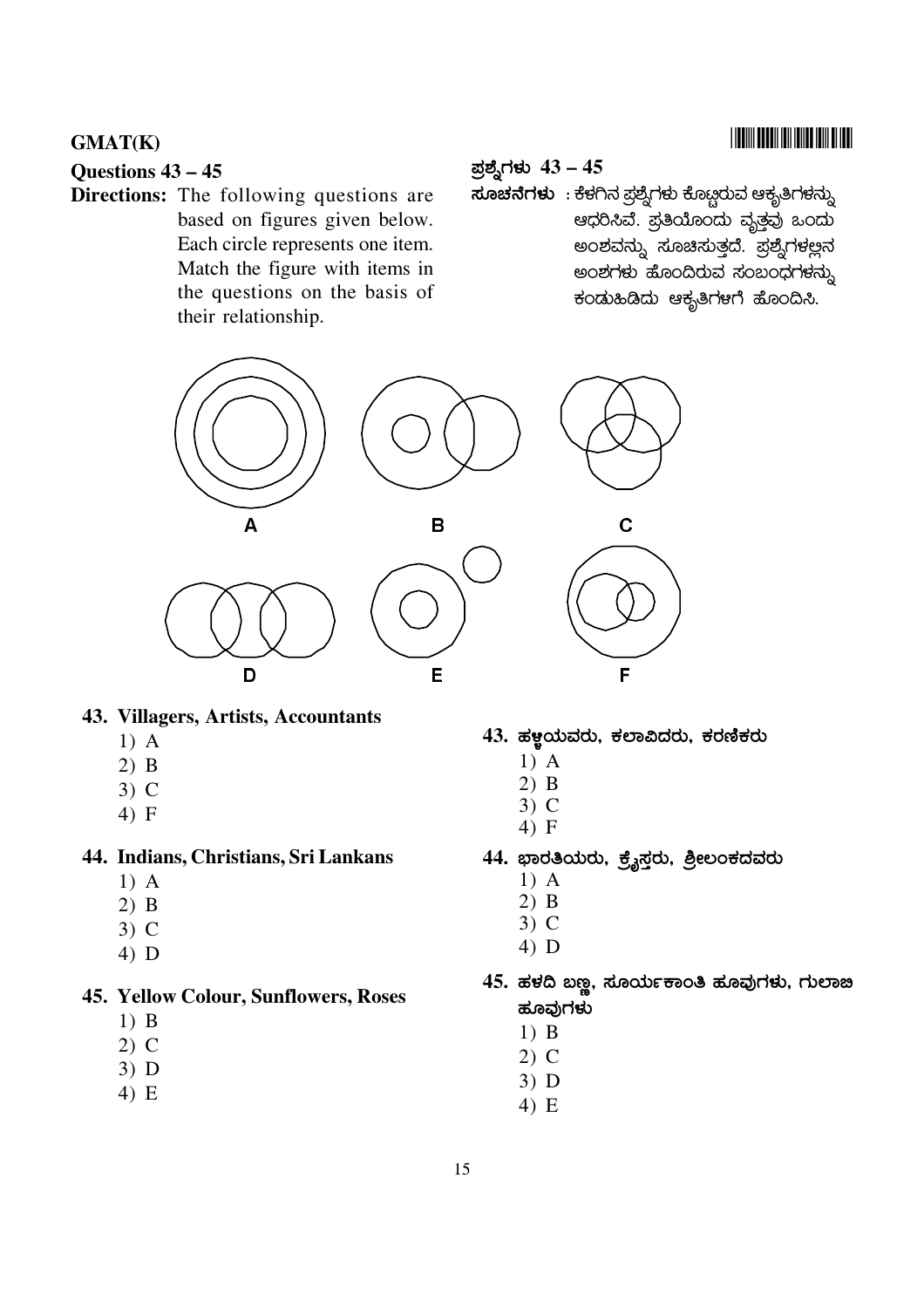# 47.  $5:75::10:?$  $1) 100$  $2) 200$

ಪ್ರಶ್ನೆಗಳು  $46-50$ 

 $46.16:65::36:?$ 

 $1) 217$ 

 $2)146$ 

 $3)85$ 

 $4)75$ 

ಸೂಚನೆಗಳು : ಕೊಟ್ಟರುವ ಪರ್ಯಾಯಗಳಂದ

ಸರಿಯಾದ ಉತ್ತರವನ್ನು ಆರಿಸಿ ಕೆಳಗಿನ

ಸಾಮ್ಯತೆಯನ್ನು ಪೂರ್ಣಗೊಳಸಿ.

- 
- 3) 300
- 4) 400

# 48. 216 : 81 ::  $512:$ ?

- $1) 100$
- $2)64$
- $3) 48$
- $4)36$

# 49. XZTV: ?:: RTNP: LNHJ

- 1) TRPN
- 2) RTNO
- 3) RPTN
- 4) RTNP

# 50. behk : ORUX :: mkig : ?

- $1)$  ZXVT
- 2) WXVT
- 3) ZXUV
- 4) NQTV

# 

Questions  $46 - 50$ Directions : Complete the given analogy by selecting the correct answer from the alternatives.

### 46.  $16:65::36:?$

 $1) 217$ 

**GMAT(K)** 

- 2) 146
- 3) 85
- 4) 75

47.  $5:75::10:?$ 

- $1) 100$
- $2) 200$
- 3) 300
- 4) 400

48. 216 : 81 :: 512 : ?

- $1) 100$
- $2) 64$
- $3) 48$
- $4)36$

### 49. XZTV: ?:: RTNP: LNHJ

- 1) TRPN
- 2) RTNO
- 3) RPTN
- 4) RTNP

50. behk : ORUX :: mkig : ?

- $1)$  ZXVT
- 2) WXVT
- $3)$  ZXUV
- 4) NQTV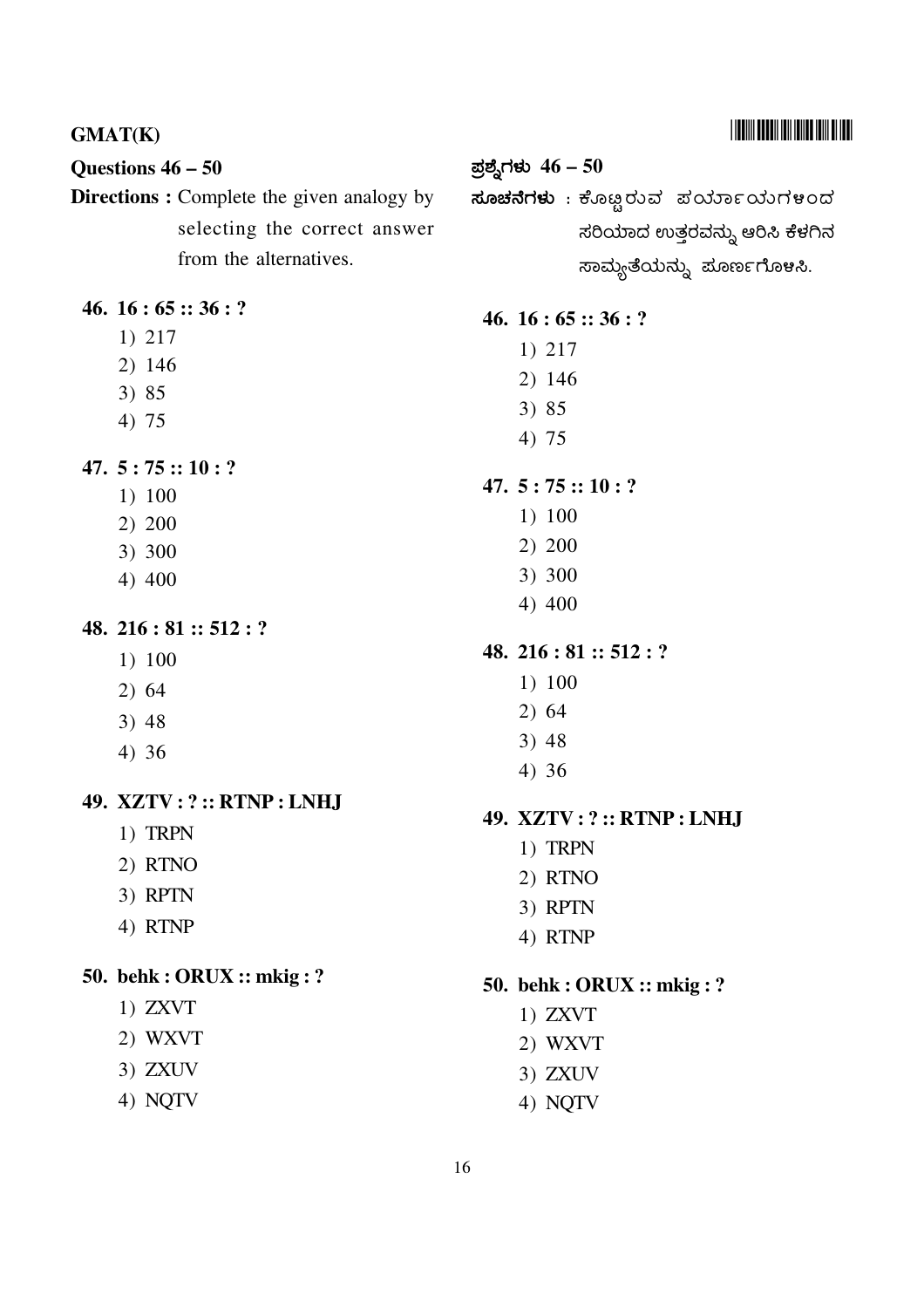### Questions  $51 - 53$

Directions: Complete the given figural analogy by selecting the correct answer from the alternatives.

ಪ್ರಶ್ನೆಗಳು  $51 - 53$ 

.<br>ಸೂಚನೆಗಳು : ಕೊಟ್ಟರುವ ಪರ್ಯಾಯಗಳಂದ ಸರಿಯಾದ ಉತ್ತರವನ್ನು ಆರಿಸಿ ಕೆಳಗಿನ ಚಿತ್ರ ಸಾಮ್ಯತೆಯನ್ನು ಪೂರ್ಣಗೊಳಸಿ.

51.



52.

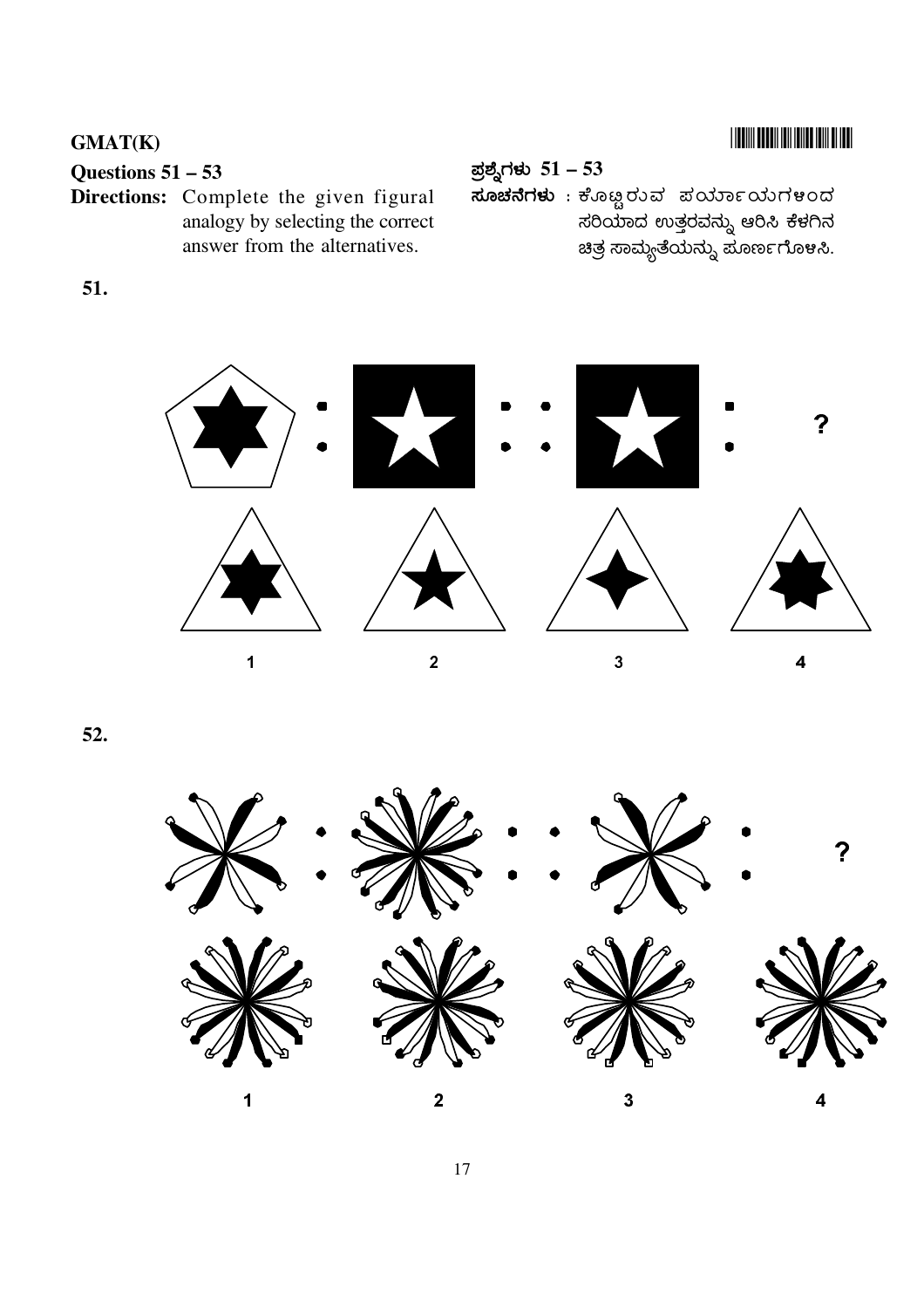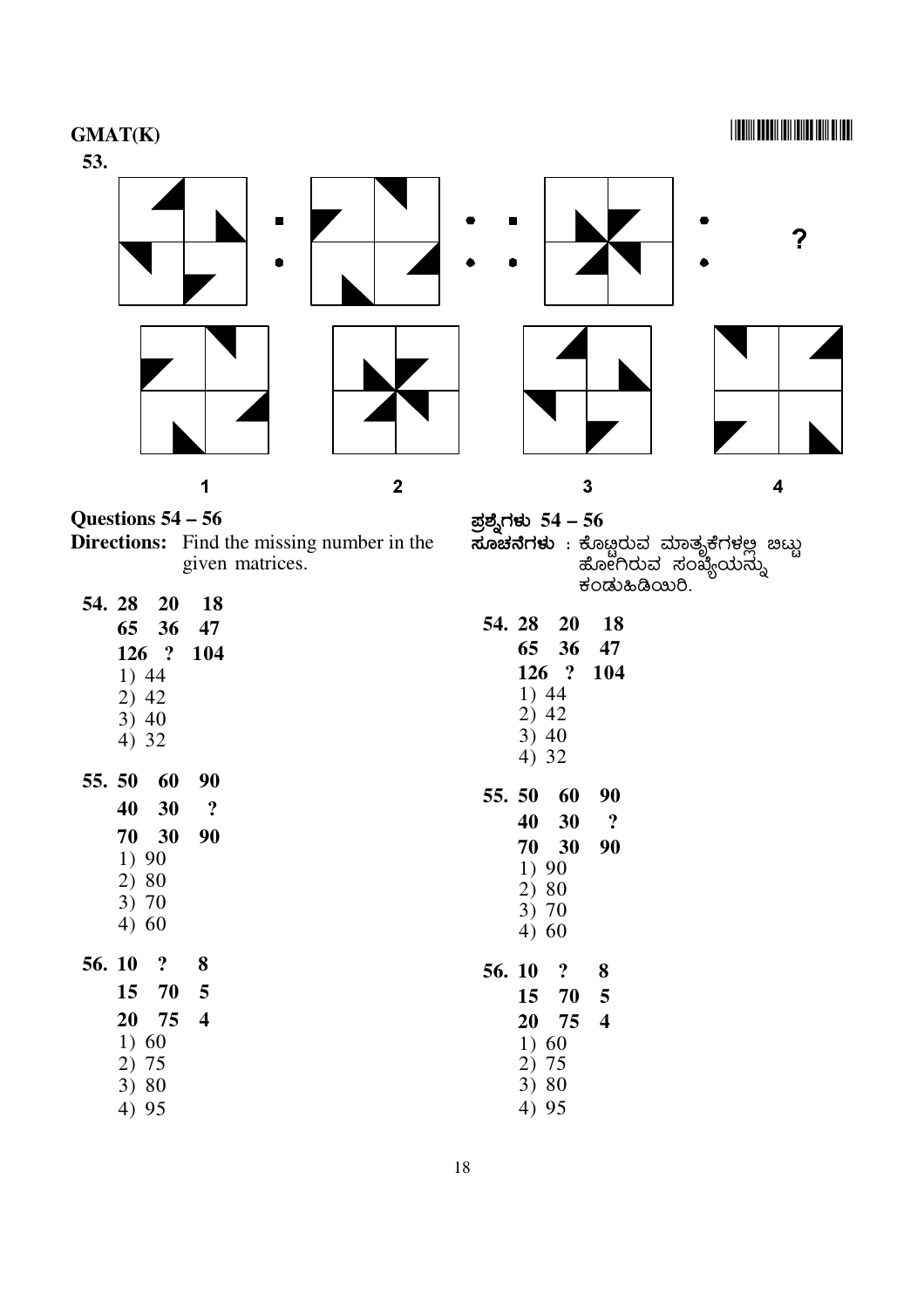### **TITULI TETU ILI DILETTI DILEN**

### **GMAT(K)**

### Questions  $57 - 60$

Directions: Find the correct mirror image for the following problem figures from the alternatives.

ಪ್ರಶ್ನೆಗಳು  $57 - 60$ **ಸೂಚನೆಗಳು**: ಕೊಟ್ಟರುವ ಪ್ರಶ್ನಾಚಿತ್ರಗಳಗೆ ಸರಿಯಾದ ಪ್ರತಿಪಂಬವನ್ನು ಪರ್ಯಾಯಗ**೪ಂ**ದ ಕಂಡುಹಿಡಿಯಿರಿ.

57.



58.



59.

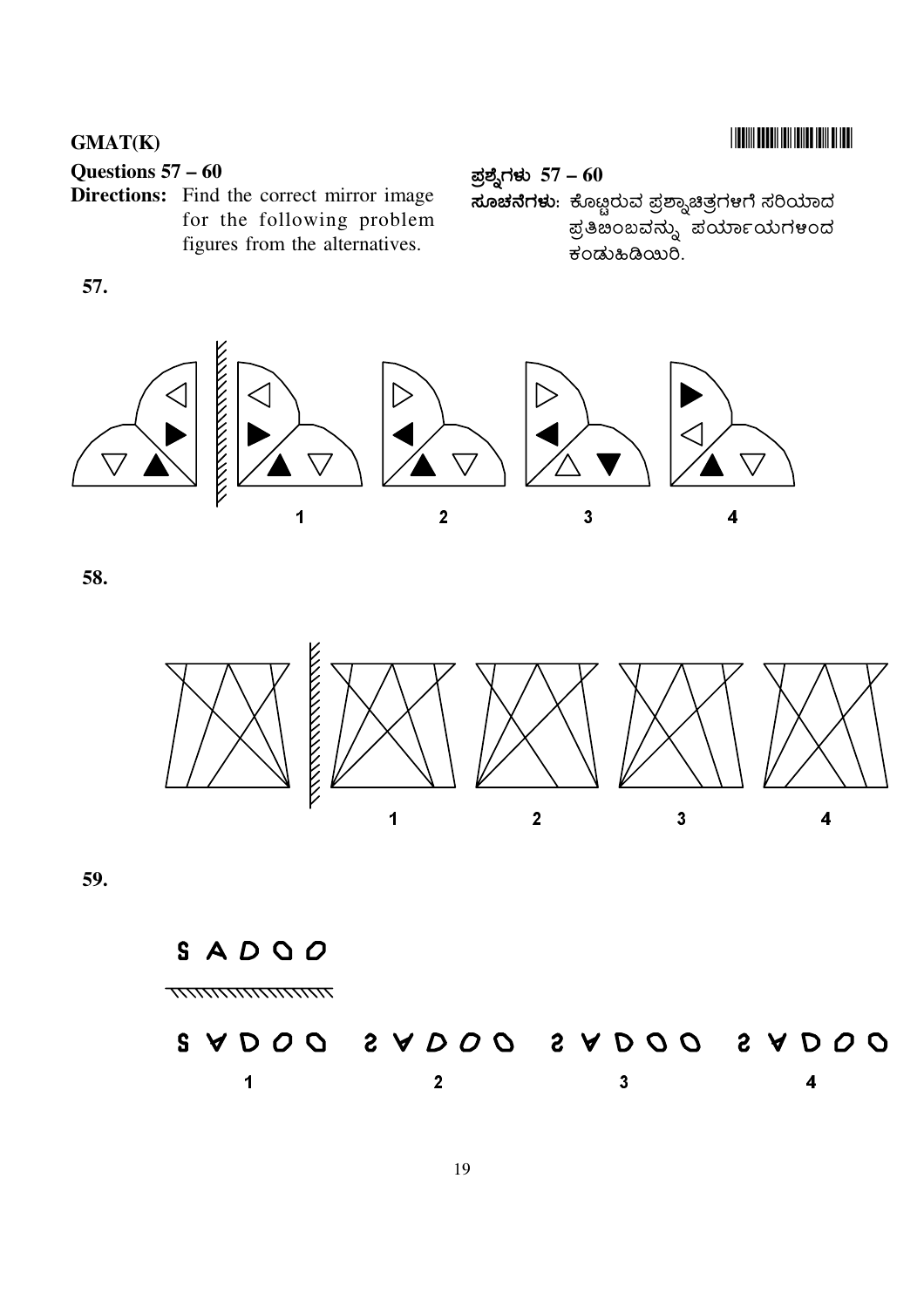| <b>GMAT(K)</b><br>60.                                     |                                                                                                               |                                                                  |                                  |                                                                                          |
|-----------------------------------------------------------|---------------------------------------------------------------------------------------------------------------|------------------------------------------------------------------|----------------------------------|------------------------------------------------------------------------------------------|
| $\Rightarrow -$                                           |                                                                                                               |                                                                  |                                  |                                                                                          |
|                                                           |                                                                                                               |                                                                  |                                  |                                                                                          |
|                                                           |                                                                                                               |                                                                  |                                  |                                                                                          |
|                                                           |                                                                                                               |                                                                  |                                  |                                                                                          |
|                                                           | 2                                                                                                             | 3                                                                |                                  |                                                                                          |
| Questions $61 - 63$                                       | Directions: The letters in the words given<br>below are coded using symbols.                                  | ಪ್ರಶ್ನೆಗಳು $61-63$                                               |                                  | <b>ಸೂಚನೆಗಳು</b> : ಈ ಕೆಳಗಿನ ಪದಗಳಲ್ಲ ಅಕ್ಷರಗಳು                                              |
|                                                           | The symbols are in the same order<br>as the letters. Identify the symbols<br>for each letter and find correct |                                                                  |                                  | ಸಂಕೇತಗಳ ಮೂಲಕ ಸೂಚಿತವಾಗಿವೆ. ಈ<br>ಸಂಕೇತಗಳು ಪದಗಳಲ್ಲನ ಅಕ್ಷರಗಳಗೆ<br>ಅನುಗುಣವಾಗಿವೆ. ಪ್ರತಿ ಅಕ್ಷರದ |
| $NEAT - \theta \beta \delta \pi$                          | answer in the following questions.                                                                            |                                                                  |                                  | ಸಂಕೇತವನ್ನು ಗುರುತಿಸಿ. ಕೊಟ್ಟರುವ<br>ಪ್ರಶ್ನೆಗಳಗೆ ಸರಿಯಾದ ಉತ್ತರವನ್ನು                           |
| $GAP - \psi \delta \mu$                                   |                                                                                                               |                                                                  | ಕಂಡುಹಿಡಿಯಿರಿ.                    |                                                                                          |
| BUMP – $\sigma$ η λ μ                                     |                                                                                                               |                                                                  | $NEAT - \theta \beta \delta \pi$ |                                                                                          |
| TIRE – $\pi \xi \phi \beta$                               |                                                                                                               | $GAP - \psi \delta \mu$                                          |                                  |                                                                                          |
|                                                           |                                                                                                               |                                                                  | BUMP – $\sigma$ η λ μ            |                                                                                          |
| 61. PAINT can be coded as<br>1) $\pi \delta \xi \theta$ μ |                                                                                                               |                                                                  | TIRE – $\pi \xi \phi \beta$      |                                                                                          |
| 2) $\mu$ θξδπ                                             |                                                                                                               |                                                                  | $61.$ PAINT ನ ಸಂಕೇತವು            |                                                                                          |
| 3) $\mu \delta \xi \theta \pi$                            |                                                                                                               | 1) $\pi \delta \xi \theta \mu$                                   |                                  |                                                                                          |
| 4) $\theta \delta \xi \pi \mu$                            |                                                                                                               | 2) $\mu \theta \xi \delta \pi$                                   |                                  |                                                                                          |
| 62. GAME can be coded as                                  |                                                                                                               | 3) $\mu \delta \xi \theta \pi$<br>4) $\theta \delta \xi \pi \mu$ |                                  |                                                                                          |
| 1) $\psi \delta \lambda \beta$                            |                                                                                                               |                                                                  | $62.$ $GAME$ ನ ಸಂಕೇತವು           |                                                                                          |
| 2) $\delta \psi \beta \lambda$                            |                                                                                                               | 1) $\psi \delta \lambda \beta$                                   |                                  |                                                                                          |
| 3) $\beta \psi \delta \lambda$                            |                                                                                                               | 2) $\delta \psi \beta \lambda$                                   |                                  |                                                                                          |
| 4) $\lambda \delta \beta \psi$                            |                                                                                                               | 3) $β$ $ψ$ $δ$ $λ$                                               |                                  |                                                                                          |

### **63.** The code ξ  $\lambda$  σ  $\phi$  η β represents the word

- 1) BUMPER
- 2) IMBRUE
- 3) GARNET
- 4) NATURE

4)  $\lambda \delta \beta \psi$ 

1) BUMPER

2) IMBRUE

3) GARNET 4) NATURE

63. ಸಂಕೇತ  $\xi \lambda \sigma \phi \eta \beta$  ಪು ಸೂಚಿಸುವ ಪದ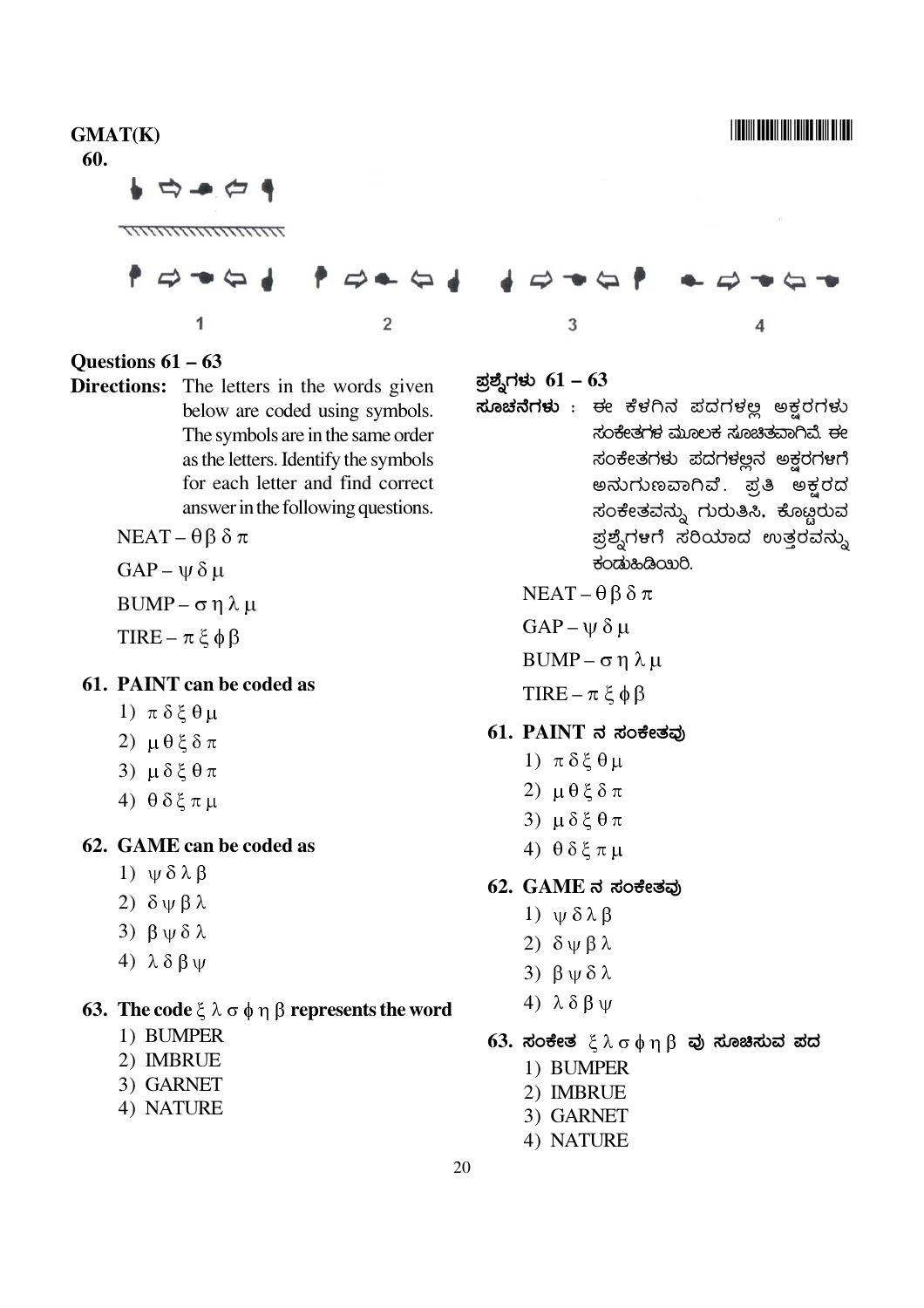### **THE REAL PROPERTY OF A REAL PROPERTY**

#### GMAT(K)

#### Questions  $64 - 67$

Directions: In the following questions, numbers in the figures are related. Find their relationship and choose the missing number from the alternatives.

### ಪ್ರಶ್ನೆಗಳು  $64-67$

ಸೂಚನೆಗಳು : ಈ ಕೆಳಗಿನ ಪ್ರಶ್ನೆಗಳಲ್ಲ. ಚಿತ್ರದಲ್ಲರುವ ಸಂಖ್ಯೆಗಳು ಹೊಂದಿರುವ ಸಂಬಂಧವನ್ನು ಸೂಚಿಸಿದೆ. ಈ ಸಂಬಂಧವನ್ನು ಕಂಡು ಸಂಖ್ಯೆಯನ್ನು ಪರ್ಯಾಯಗಳಂದ ಆರಿಸಿ.

64.



| 1) 24                   |  |  |
|-------------------------|--|--|
|                         |  |  |
|                         |  |  |
| 2) 30<br>3) 36<br>4) 42 |  |  |

66.



- $1) 63$
- 2) 56
- $3)49$
- 4) 35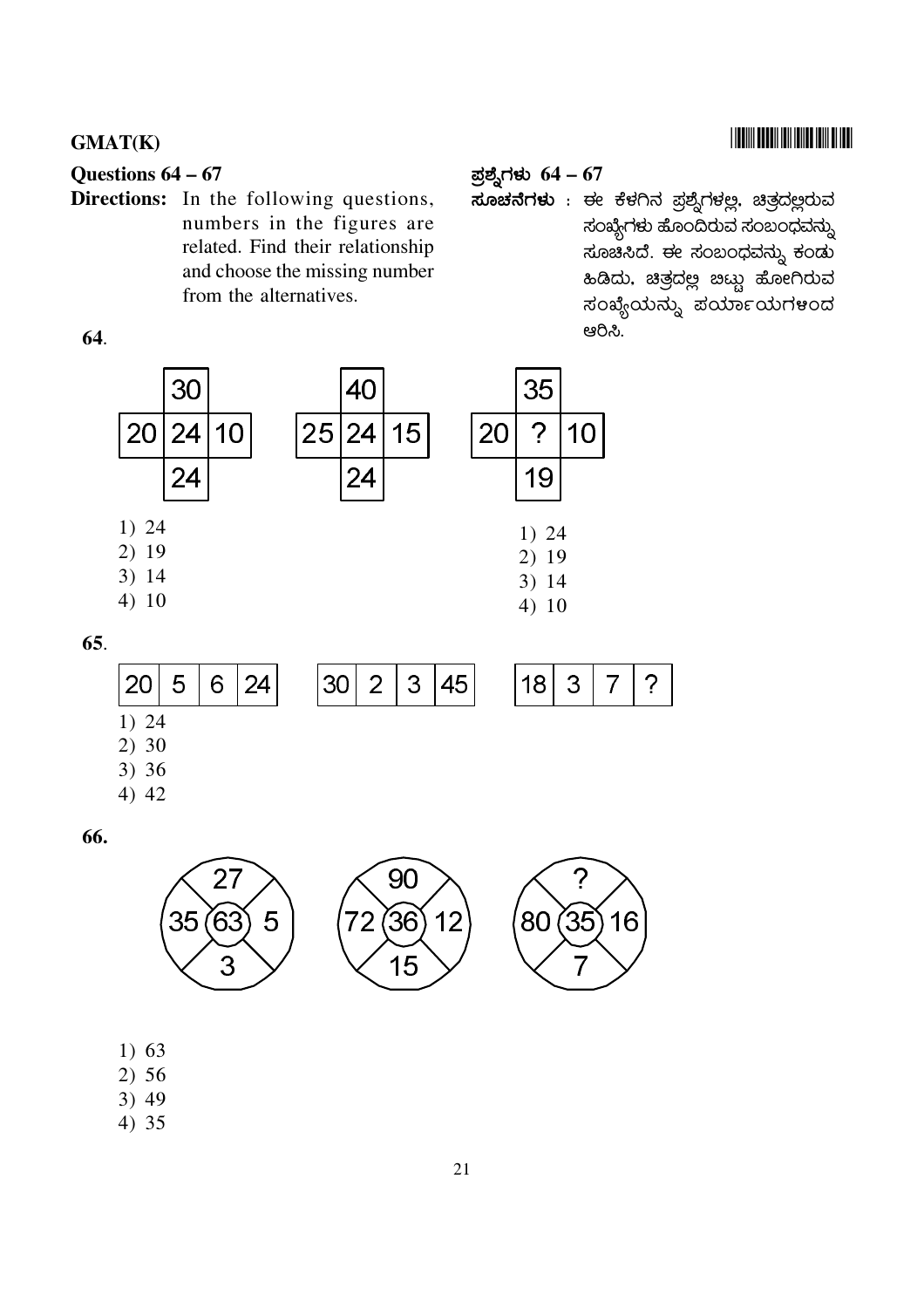## **TIONINI DOLDI INI DILLO DIN DI IDIL**



- $1)3$  $\begin{array}{c}\n2 \stackrel{\smash{1}}{0} & 4 \\
3 \stackrel{\smash{1}}{0} & 6\n\end{array}$
- $4) 12$

### Questions  $68 - 71$

Directions: Find the missing part of the given figure from the alternatives.

ಪ್ರಶ್ನೆಗಳು  $68 - 71$ 

**ಸೂಚನೆಗಳು** : ಕೊಟ್ಟರುವ ಚಿತ್ರದಲ್ಲ ಬಟ್ಟು ಹೋಗಿರುವ ಚಿತ್ರದ ಭಾಗವನ್ನು ಪರ್ಯಾಯಗಳಂದ ಕಂಡುಹಿಡಿಯಿರಿ.









4

69.  $\overline{?}$ 



 $\overline{2}$ 

 $\overline{\mathbf{3}}$ 



70.



 $\overline{1}$ 

 $\overline{1}$ 







22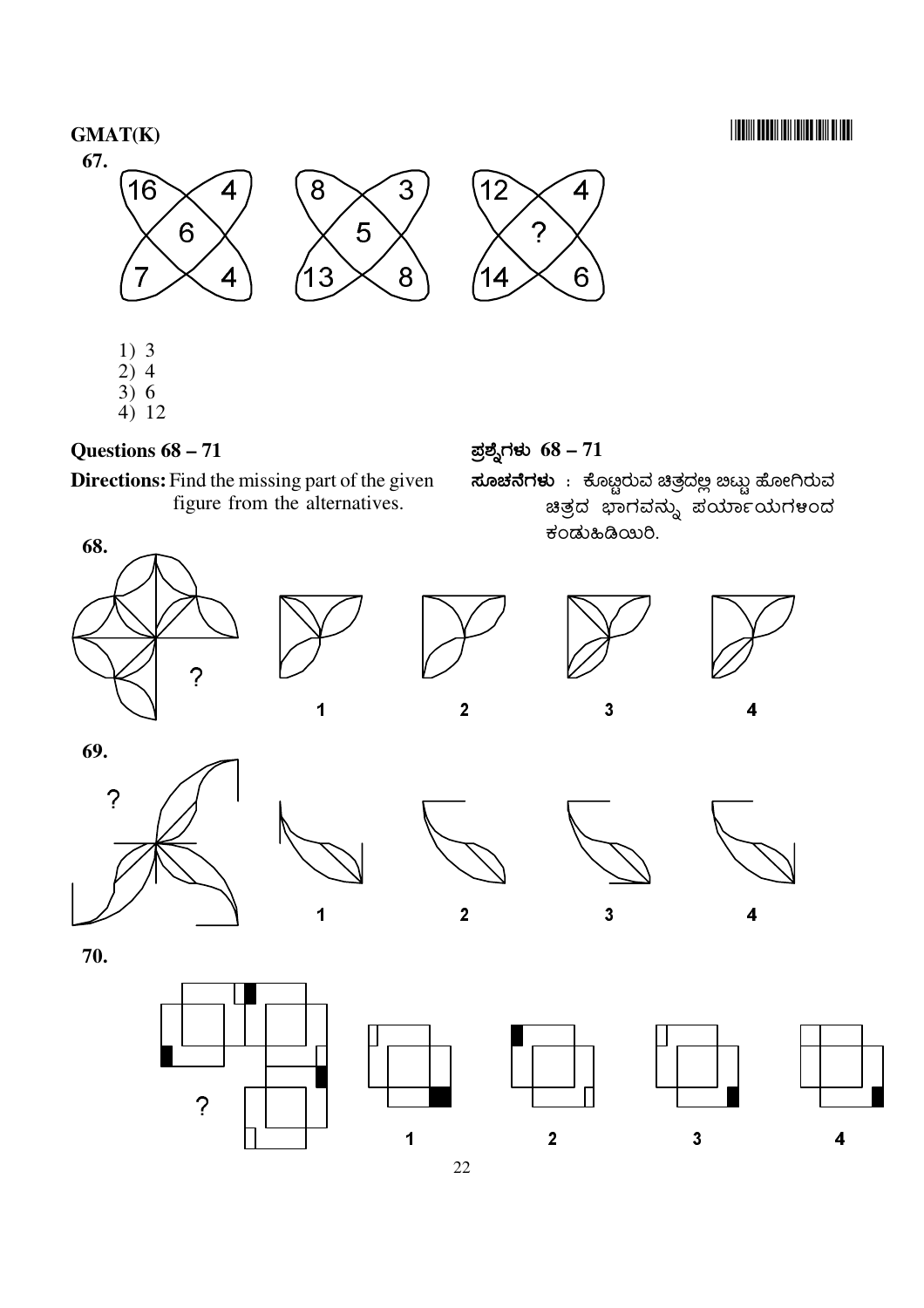### <u> I III III DEEDI III DIID IIII DIID</u>

### **GMAT(K)**

71.





### **Question 72**

**Directions:** If the parts of the figure in the question given below are joined, so that the dots are in the centre of the figure, find which one of the following figures given as alternatives is formed.

### ಪ್ರಶ್ನೆ 72

ಸೂಚನೆಗಳು : ಕೊಟ್ಟರುವ ಪ್ರಶ್ನಾ ಚಿತ್ರದ ಭಾಗಗಳನ್ನು ಚುಕ್<mark>ಿ</mark>ಗಳು ಚಿತ್ರದ ಮಧ್ಯಕ್<mark>ಕೆ</mark> ಬರುವಂತೆ ಜೋಡಿಸಿದರೆ, ಕೆಳಗಿನ ಪರ್ಯಾಯಗಳಲ್ಲ ಯಾವ ಚಿತ್ರ ರೂಪಿಸಲ್ಪಡುತ್ತದೆ ಎಂದು ಕಂಡುಹಿಡಿಯಿರಿ.

72.



#### Questions  $73 - 74$

**Directions:** In the following questions, a word is coded as shown. Find how the given word can be represented in the same code.

#### 73. If HEAT is coded as JHCW then FIRE can be represented as

- $1)$  SRVV
- $2) HLTH$
- $3)$  UVER
- $4) ILUH$

ಪ್ರಶ್ನೆಗಳು 73–74

ಸೂಚನೆಗಳು : ಕೆಳಗಿನ ಪ್ರಶ್ನೆಗಳಲ್ಲ ಒಂದು ಪದವನ್ನು ಸಾಂಕೇತಿಕ ಭಾಷೆಯಲ್ಲ ಸೂಚಿಸಲಾಗಿದೆ. ಕೊಟ್ಟರುವ ಪದವನ್ನು ಅದೇ ಸಾಂಕೇತಿಕ ಭಾಷೆಯಲ್ಲ ಹೇಗೆ ಸೂಚಿಸಬಹುದು ಎಂದು ಕಂಡುಹಿಡಿಯಿರಿ.

- 73.  $H E A T \vec{\omega}$ ನು ಒಂದು ಸಂಕೇತದ ಪ್ರಕಾರ  $J H C W$ ಎಂದು ಸೂಚಿಸಿದರೆ $\mathbf{F}$   $\mathbf{I}$   $\mathbf{R}$   $\mathbf{E}$ ನ್ನು ಹೀಗೆ ಬರೆಯಬಹುದು
	- $1)$  SRVV
	- $2) HLTH$
	- $3)$  UVER
	- $4)$  ILUH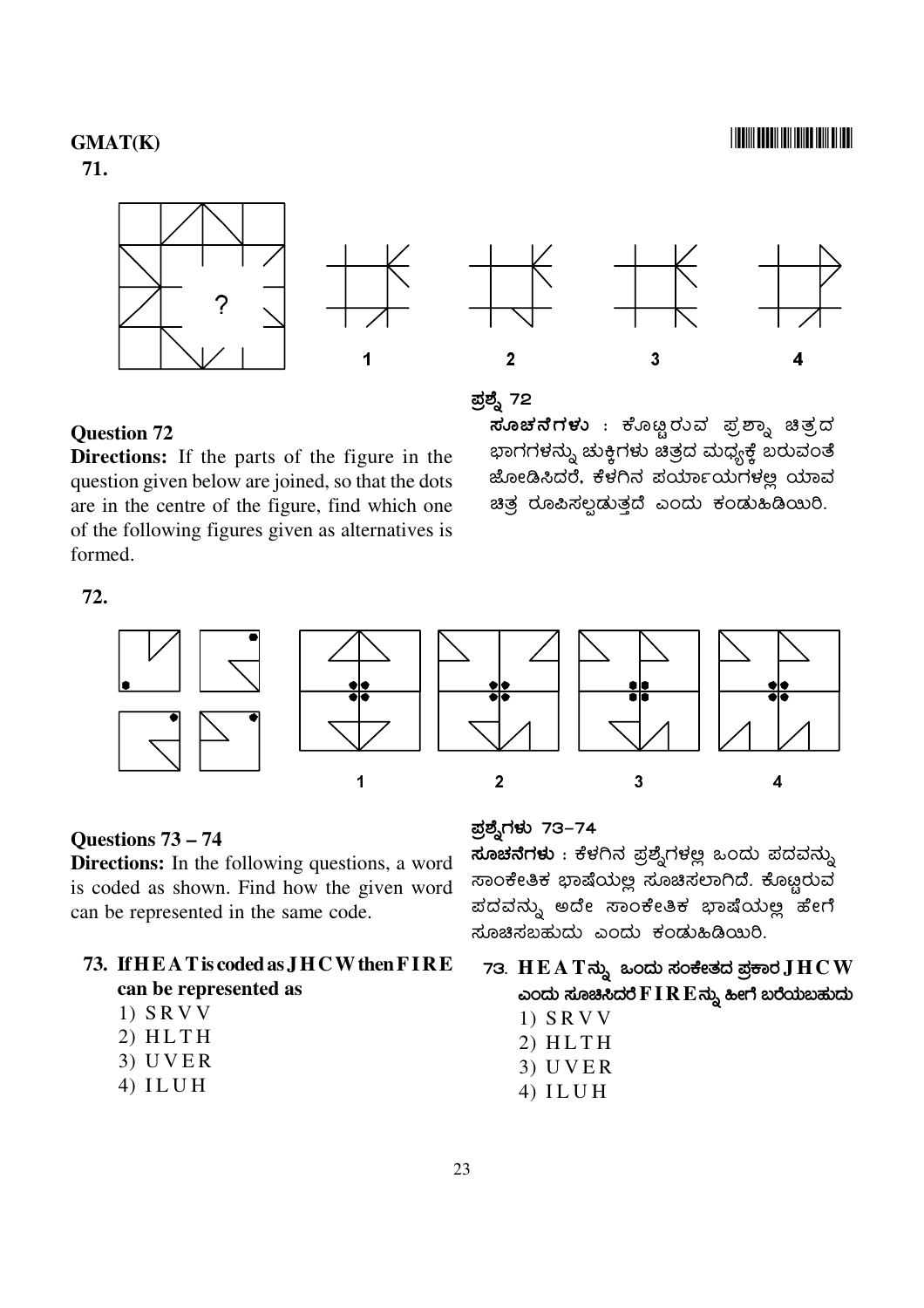### **GMAT(K)**

#### 74. If WATER is coded as JNGRE then **STEAM** can be represented as

- $1) HGVZN$
- $2) EGRNJ$
- $3)$  FGRNZ
- $4) ZGNRF$

#### Ouestions  $75 - 77$

#### **Directions:**

- A, B, C, D and E are students in a college
	- a) A and B study both Physics and Chemistry
	- b) C and D study both Chemistry and Mathematics
	- c) D and A study both Electronics and **Physics**
	- d) E and B study both Mathematics and Electronics

### 75. Which student studies the most number of subjects?

- $1) E$
- $2)$  D
- $3)$  B
- $4)$  C

#### 76. Common subject A, D and C study is

- 1) Chemistry
- 2) Mathematics
- 3) Physics
- 4) Electronics
- 77. The pair of students who study only two subjects are
	- $1)$  A, D
	- $2) B, C$
	- $3)$  C, E
	- 4)  $E, D$

74. WATERನ್ನು ಒಂದು ಸಂಕೇತದ ಪ್ರಕಾರ $\bf JNGRE$ ಎಂದು ಸೂಚಿಸಿದರೆ  $S T E A M \vec{\omega}$ ್ನು ಹೀಗೆ ಖರೆಯಬಹುದು  $1) HGVZN$ 

- $2) EGRNJ$
- $3)$  FGRNZ
- $4) ZGNRF$

#### ಪ್ರಶ್ನೆಗಳು 75 – 77

#### ಸೂಚನೆಗಳು :

- $\rm A, B, C, D$  ಮತ್ತು $\rm E$  ಒಂದು ಕಾಲೇಜಿನ ವಿದ್ಯಾರ್ಥಿಗಳು.
	- a) A ಮತ್ತು B ಗಳು ಭೌತಶಾಸ್ತ್ರ ಮತ್ತು ರಸಾಯನಶಾಸ್ತ್ರಗಳನ್ನು ಅಧ್ಯಯನ ಮಾಡುತ್ತಾರೆ
	- b)  $C$  ಮತ್ತು  $D$  ಗಳು ರಸಾಯನಶಾಸ್ತ್ರ ಮತ್ತು ಗಣಿತಶಾಸ್ತ್ರಗಳನ್ನು ಅಧ್ಯಯನ ಮಾಡುತ್ತಾರೆ
	- c)  $D$  ಮತ್ತು  $A$  ಗಳು ಎಲೆಕ್ಟಾನಿಕ್ಸ್ ಮತ್ತು *ಭೌ*ತಶಾಸ್ತ್ರಗಳನ್ನು ಅಧ್ಯಯನ<sup>್</sup>ಮಾಡುತ್ತಾರೆ
	- d)  $E$  ಮತ್ತು  $B$  ಗಳು ಗಣಿತಶಾಸ್ತ್ರ ಮತ್ತು ಎಲೆಕ್ಟಾನಿಕ್ಸ್ಗಳನ್ನು ಅಧ್ಯಯನ ಮಾಡುತ್ತಾರೆ
	- 75. ಯಾವ ವಿದ್ಯಾರ್ಥಿಯು ಹೆಚ್ಚು ವಿಷಯಗಳನ್ನು ಅಧ್ಯಯನ ಮಾಡುತ್ತಾನೆ ?
		- $1) \tilde{E}$
		- $2)$  D
		- $3)$  B
		- 4) C
	- 76.  $A$ ,  $D$  ಮತ್ತು  $C$  ಗಳೆಲ್ಲರೂ ಅಧ್ಯಯನ ಮಾಡುವ ವಿಷಯವು
		- $1)$  ರಸಾಯನಶಾಸ್ತ
		- 2) ಗಣಿತಶಾಸ್ತ
		- 3) ಭೌತಶಾಸ್ತ
		- $\left(4\right)$  ಎಲೆಕ್ಟಾನಿಕ್ಸ್
	- ಈ ವಿದ್ಯಾರ್ಥಿಗಳಲ್ಲ ಯಾವ ಜೋಡಿಯು ಎರಡು 77. ವಿಷಯಗಳನ್ನು ಮಾತ್ರ ಅಧ್ಯಯನ ಮಾಡುತ್ತಾರೆ?
		- $1)$  A, D
		- $2)$  B, C
		- $3)$  C, E
		- 4)  $E, D$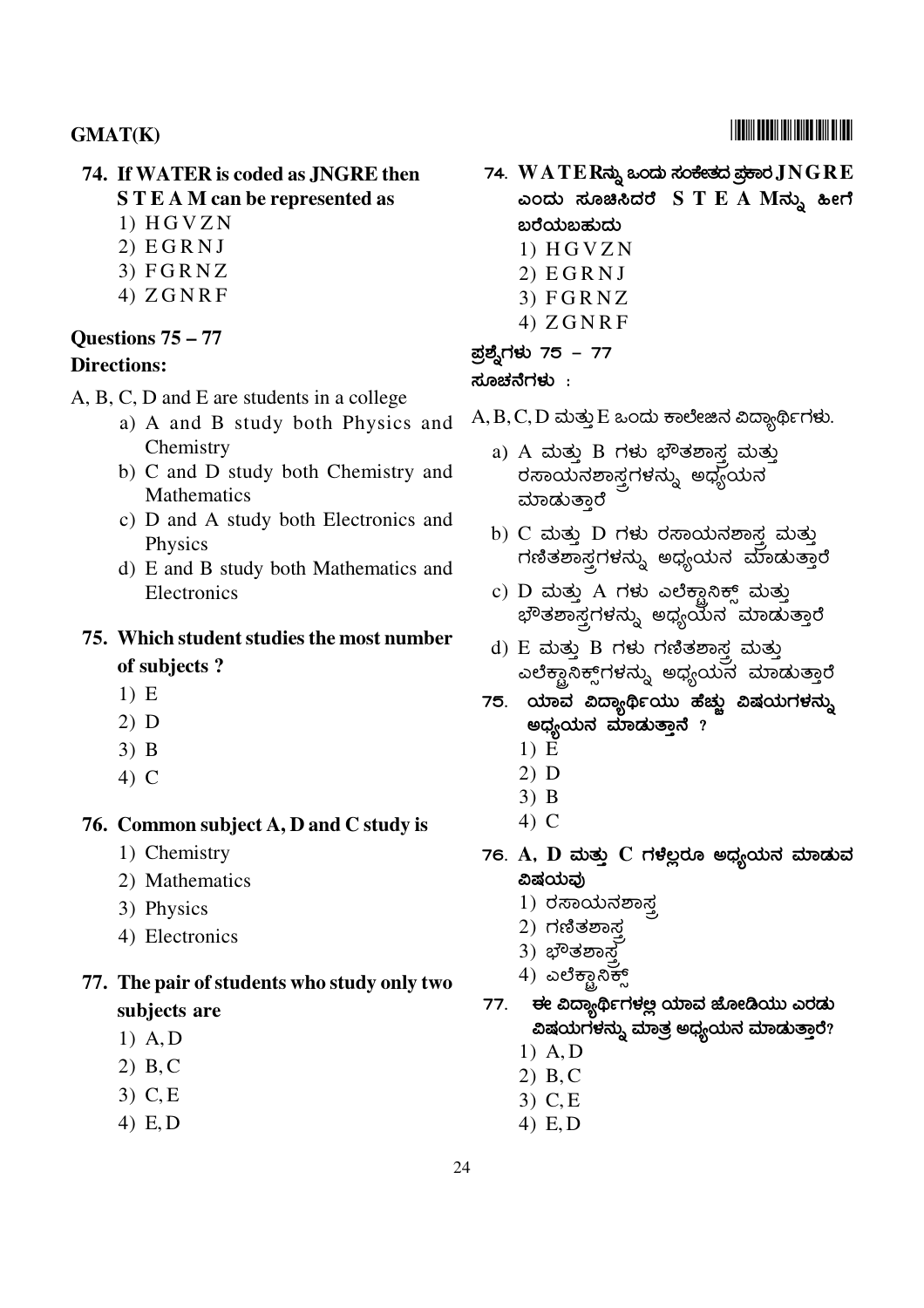#### Questions 78 - 79

**Directions :** In the following questions two figures are given as problem figures. Find which of the following alternative figures would be formed, if the first figure is superimposed on the second figure.

78.

#### ಪ್ರಶ್ನೆಗಳು 78 – 79

ಸೂಚನೆಗಳು: ಈ ಕೆಳಗೆ ಎರಡು ಚಿತ್ರಗಳನ್ನು ಪ್ರಶ್ನಾಚಿತ್ರಗಳಾಗಿ ಕೊೞ್ಟದೆ. ಈ ಚಿತ್ರಗಳಲ್ಲ ಮೊದಲನೆಯ ಚಿತ್ರವನ್ನು, ಎರಡನೆಯ ಚಿತ್ರದ ಮೇಲೆ ಸರಿಯಾಗಿ ಇದ್ದಾಗ, ಕೊಟ್ಲರುವ ಪರ್ಯಾಯಗಳಲ್ಲ ರಚಿಸಲ್ಪಡುವ ಚಿತ್ರವನ್ನು ಕಂಡುಹಿಡಿಯಿರಿ.

**TITULI TELEVISIOO IN ANDE** 



79.

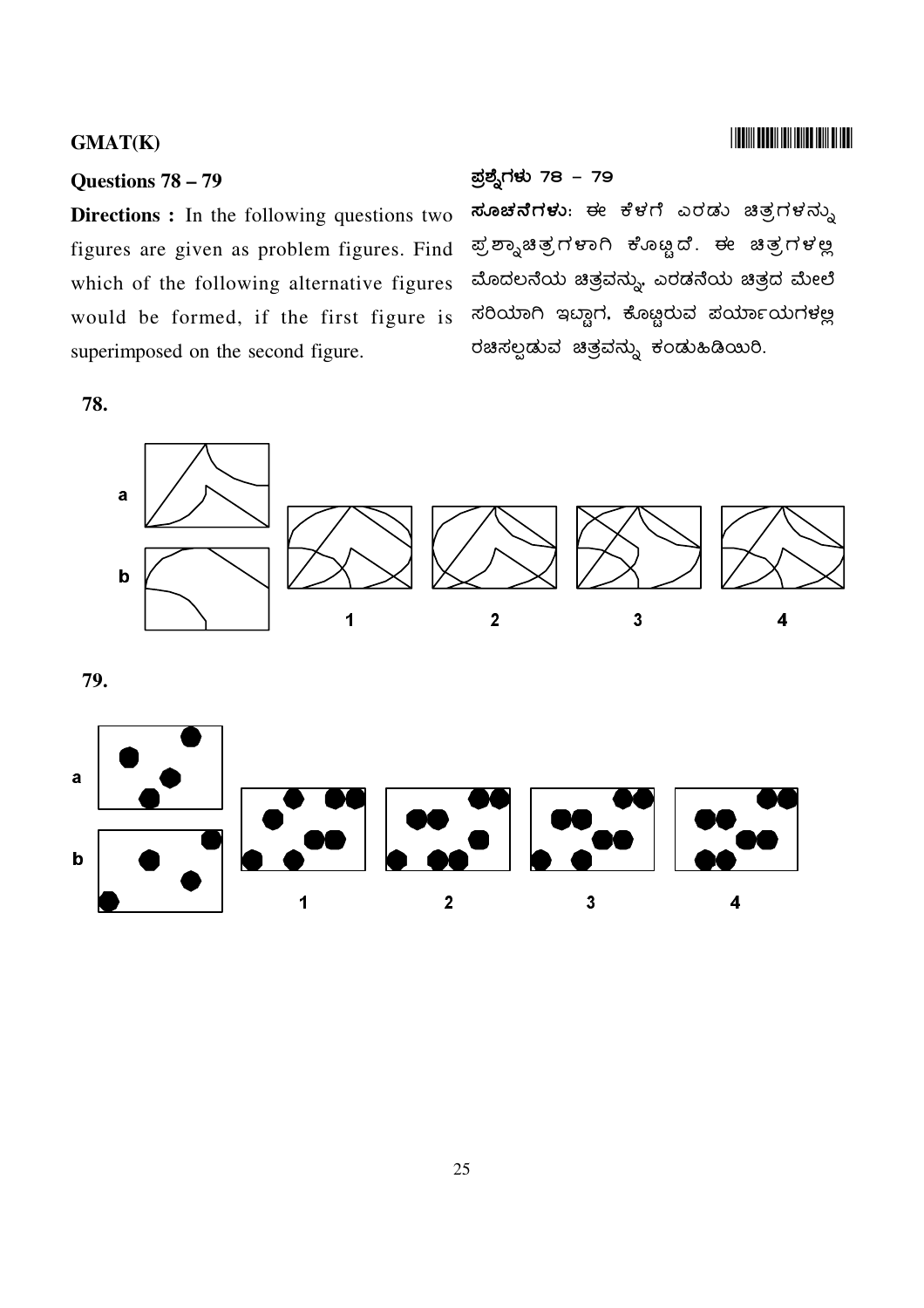### **GMAT(K)** Questions 80 - 81

**Directions:** In the following questions a problem figure is given. The problem figure is hidden in one of the figures given as alternatives. Find the figure in which the problem figure is hidden.

### ಪ್ರಶ್ನೆಗಳು 80 – 81

ಸೂಚನೆಗಳು : ಈ ಕೆಳಗೆ ಕೊಟ್ಟರುವ ಪ್ರಶ್ನೆಗಳಲ್ಲ ಒಂದು ಪ್ರಶ್ನಾಚಿತ್ರವನ್ನು ಕೊಟ್ಟದೆ. ಈ ಪ್ರಶ್ನಾ ಚಿತ್ರವು ಪರ್ಯಾಯ ಚಿತ್ರಗಳಲ್ಲ ಕೊಟ್ಟರುವ ಒಂದು ಚಿತ್ರದಲ್ಲ ಅಡಗಿದೆ. ಯಾವ ಪರ್ಯಾಯ ಚಿತ್ರದಲ್ಲ ಅದು ಅಡಗಿದೆ ಎಂಬುದನ್ನು ಕಂಡುಹಿಡಿಯಿರಿ.











81.



### **Question 82**

**Directions:** Pankaj starts from point A and walks east to point B. From point B he walks south to point C. From point C he walks northeast to point D. From point D he walks north to point E.

Which of the following diagrams represent Pankaj's route?

82.



### ಪ್ರಶ್ನೆ 82

ಸೂಚನೆಗಳು : ಪಂಕಜನು A ಯಂದ ಹೊರಟು ಪೂರ್ವಕ್ಕೆ ನಡೆದು B ಯನ್ನು ತಲಪುತ್ತಾನೆ. B ಯಿಂದ ದಕ್ಷಿಣಕ್ಕೆ ನಡೆದು C ಯನ್ನು ತಲಪುತ್ತಾನೆ. C ಯಂದ ಈಶಾನ್ಯಕ್ಕೆ ನಡೆದು D ಯನ್ನು ತಲಪುತ್ತಾನೆ. D ಯಂದ<sup>o</sup>ಉತ್ತರಕ್ಕೆ ನಡೆದು E ಯನ್ನು ತಲಮತ್ತಾನೆ.

ಈ ಕೆಳಗಿನ ಯಾವ ಚಿತ್ರವು ಪಂಕಜನು ನಡೆದ ದಾರಿಯನ್ನು ಸೂಚಿಸುತ್ತದೆ ?



26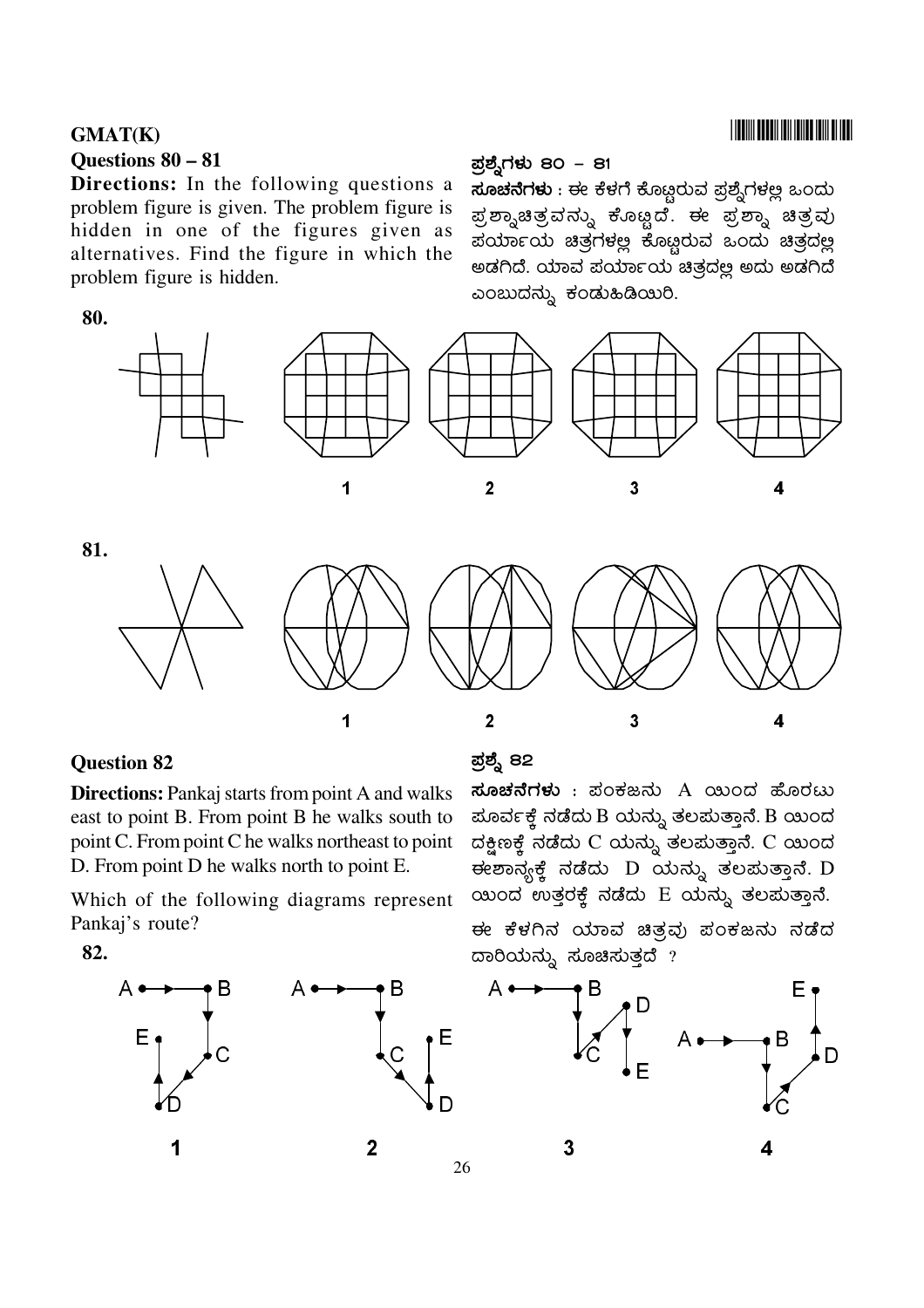### **GMAT(K)**

#### Questions 83 – 84

Directions: A bus starts from the school and travels 2 kms west to reach the cricket stadium. After which it takes a right turn and travels 4 kms to reach the hostel. The bus then takes a left turn and travels 2 kms to reach the football stadium.

### 83. How far did the bus travel from the school to the football stadium?

- $1)$  10 kms
- $2)8 km s$
- $3)$  6 kms
- $4)$  4 kms
- 84. Which direction is the school with reference to the football stadium?
	- 1) South-East
	- 2) North-East
	- 3) South-West
	- 4) North-West

### **Question 85**

**Directions:** When the question figure is folded into a cube, find which one of the cubes among the alternatives is formed.

#### 85.



### ಪ್ರಶ್ನೆಗಳು  $83 - 84$

**ಸೂಚನೆಗಳು**: ಒಂದು ಬಸ್ಸು ಶಾಲೆಯಿಂದ ಹೊರಟು ಪಶ್ಚಿವುಕ್ಕೆ 2 ಕಿ.ಮೀ. ಪ್ರಯಾಣಿಸಿ ಕ್ರಿಕೆಬ್ ಕ್ರೀಡಾಂಗಣವನ್ನು ತಲಮತ್ತದೆ. ನಂತರ ಬಲಕ್<mark>ತೆ</mark> ತಿರುಗಿ 4 ಕಿ.ಮೀ. ಪ್ರಯಾಣಿಸಿ ಹಾಸ್ಟೆಲನ್ನು ತಲಮತ್ತದೆ. ಇದರ ನಂತರ ಎಡಕ್ಕೆ ತಿರುಗಿ 2 ಕಿ.ಮೀ. ಪ್ರಯಾಣಿಸಿ ಘುಟ್ಐಾಲ್ ಕ್ರೀಡಾಂಗಣವನ್ನು ತಲಮತ್ತದೆ.

- 83. ಶಾಲೆಯಿಂದ ಘುಟ್ಐಾಲ್ ಕ್ರೀಡಾಂಗಣದವರೆಗೆ ಬಸ್ಸು ಎಷ್ಟು ದೂರ ಪ್ರಯಾಣಿಸಿತು?
	- 1) 10 <del>8</del>. ಮೀ.
	- $(2)$  8  $\theta$ . ಮೀ.
	- $3)$  6  $8.20e$ .
	- 4)  $4 + 3$ . 200.
- 84. ಘುಟ್ಐಾಲ್ ಕ್ರೀಡಾಂಗಣಕ್ಕೆ ಶಾಲೆಯು ಯಾವ ದಿಕ್ಷಿನಲ್ಲದೆ?
	- 1) ಆಗ್ನೇಯ
	- $2)$  ಈಲಾನ್ಸ
	- $3)$  ನೈರುತ್ಯ
	- $4)$  ವಾಯುವ್ಯ

### <u>ಪ</u>್ನಶಿ 85

ಸೂಚನೆಗಳು: ಈ ಕೆಳಗಿನ ಪ್ರಶ್ನೆಯಲ್ಲ ಕೊಟ್ಟರುವ ಚಿತ್ರದ ಆಕೃತಿಯನ್ನು ಒಂದು ಘನಾಕೃತಿಯಾಗಿ ಮಡಿಸಿದಾಗ, ಪರ್ಯಾಯಗಳಲ್ಲರುವ ಯಾವ ಫನವು ರೂಪಿಸಲ್ಪಡುತ್ತದೆ ಎಂದು ಕಂಡುಹಿಡಿಯಿರಿ.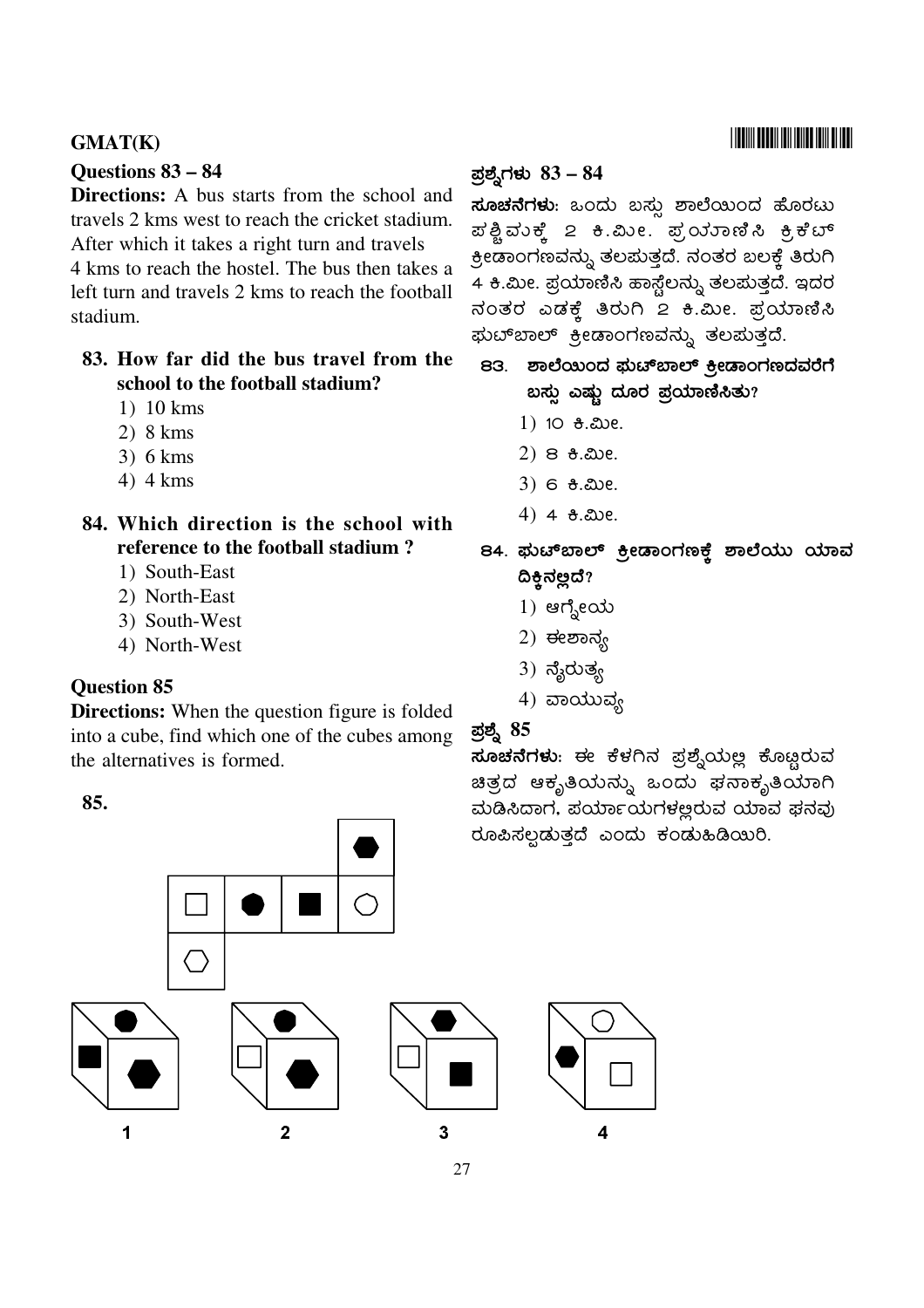#### **GMAT(K) Question 86**

**Directions:** The opposite faces of a cube are as shown.



86. Among the alternatives given, identify which one of the figures represents the unfolded cube.

### **ಪ್ರಶ್ನೆ 86**

ಸೂಚನೆಗಳು: ಒಂದು ಫನದ ವಿರುದ್ಧ ಮುಖಗಳು ಕೆಳಗೆ ಕಂಡಂತೆ ಇವೆ.

86. ಈ ಫನವನ್ನು ಜಿಡಿಸಿದಾಗ ಕೊಟ್ಟರುವ ಪರ್ಯಾಯ ಚಿತ್ರಗಳಲ್ಲ ಯಾವುದು ಕಂಡು ಬರುತ್ತದೆ ಎಂದು ಗುರುತಿಸಿ.



### **Question 87**

**Directions:** A man is climbing a pole 100 feet high. Each minute he climbs up 15 feet but slips down 10 feet. How many minutes will he take to reach the top of the pole?

### 87.

- $1) 22$
- $2)19$
- 3) 18
- $4) 17$

### **Ouestion 88**

Directions: A 20 feet x 16 feet room is laid with coloured tiles measuring 1 foot  $\times 1$  foot at its border. If the width of the border is 1 foot, how many tiles are there in the border?

### 88.

- 2) 70
- $3)68$
- $4)64$

### ಪ್ರಶ್ನೆ 87

**ಸೂಚನೆಗಳು** : ಒಬ್ಬ ಮನುಷ್ಯ 1೦೦ ಅಡಿ ಎತ್ತರದ ಕಂಬವನ್ನು ಏರುತ್ತಿದ್ದಾನೆ. ಇವನು, ಪ್ರತಿ ನಿಮಿಷಕ್ಕೆ 15 ಅಡಿ ಏರುತ್ತಾನೆ ಆದರೆ 1೦ ಅಡಿ ಕೆಳಕ್ತೆ ಜಾರುತ್ತಾನೆ. ಎಷ್ಟು ನಿಮಿಷಗಳಲ್ಲ ಕಂಬದ ಮೇಅನ ತುದಿಯನ್ನು ತಲಮತ್ತಾನೆ?

| ۰.<br>.,<br>$\sim$ |  |
|--------------------|--|
|--------------------|--|

- 1) 22
- $2)19$
- $3) 18$
- $4) 17$

### ಪ್ರಶ್ನೆ  $88$

 $\vec{a}$ ೂಚನೆಗಳು : 20 ಅಡಿಗಳು x 16 ಅಡಿಗಳು ಅಳತೆಯ ಒಂದು ಕೊಠಡಿಯ ನೆಲದ ಅಂಚಿನ ಸುತಲು 1 ಅಡಿ $\,$   $\times$ 1 ಅಡಿ ಬಣ್ಣದ ಬೈಲುಗಳನ್ನು ಜೋಡಿಸಿದೆ. ಅಂಚಿನ ಅಗಲವು 1 ಅಡಿ ಆದರೆ, ಅಂಚಿನ್ಲಲ ಎಷ್ಟು ಬೈಲುಗಳು ಇವೆ  $?$ 

### 88.

- $1)72$
- $2)70$
- $3) 68$
- $4)64$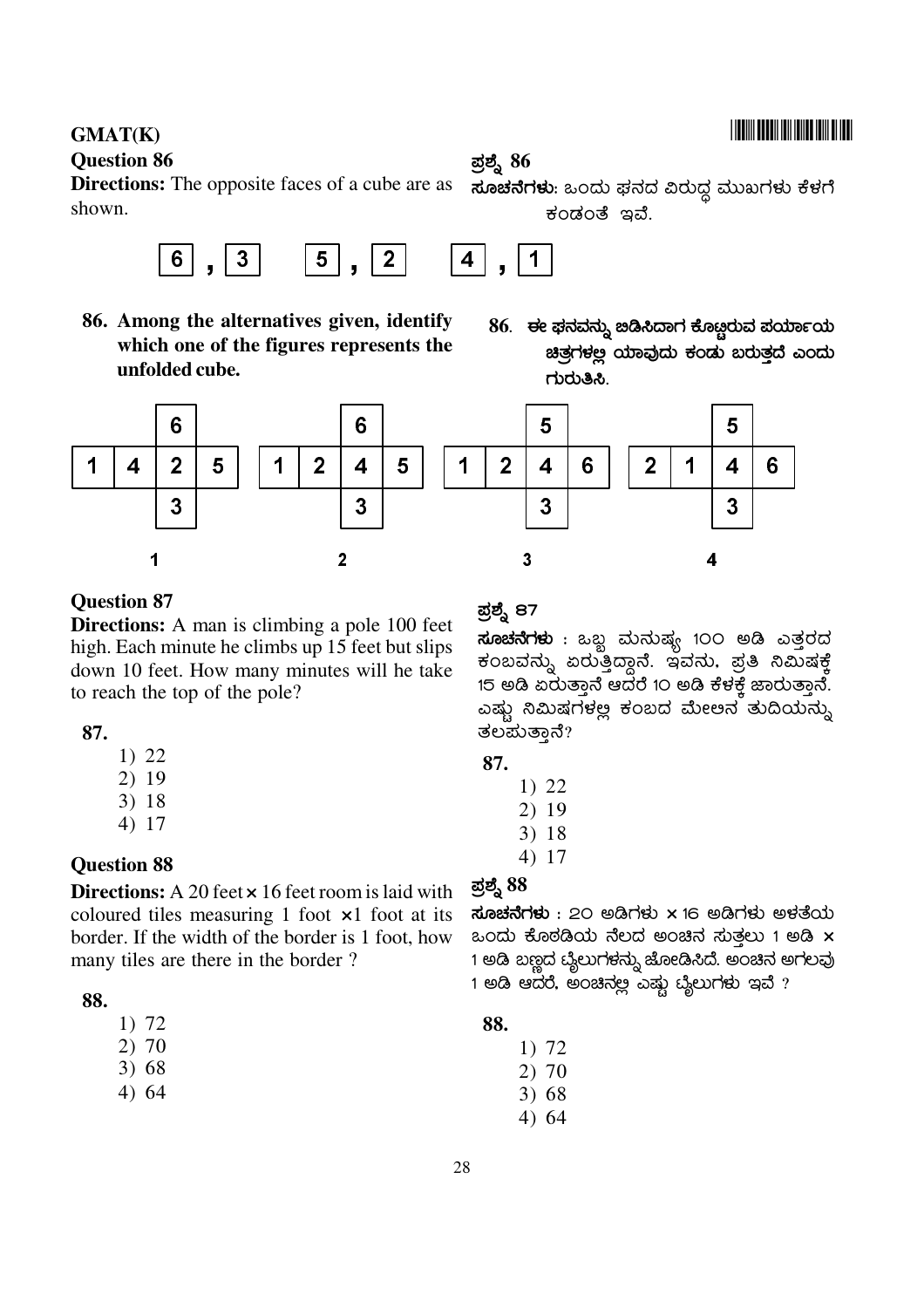#### **Question 89**

**Directions:** The dotted lines in the question figures indicate where a sheet of paper is folded and the shaded part shows the shape in which the folded paper is cut. After cutting, if the sheet is unfolded find which one of the figures given in alternatives appears.

#### 89.

### ಪ್ರಶ್ನೆ 89

ಸೂಚನೆಗಳು : ಪ್ರಶ್ಯಾಚಿತ್ರದಲ್ಲರುವ ಚುಕ್ಲಿಯ ಗೆರೆಗಳು, ಒಂದು ಹಾಳೆಯನ್ನು ಯಾವ ಜಾಗದಲ್ಲ ಮಡಿಸಿದೆ ಎಂದೂ ಮತ್ತು ಕಪ್ಪು ಮಾಡಿರುವ ಭಾಗವು ಯಾವ ಆಕಾರದಲ್ಲ ಕತ್ತರಿಸಿದೆ ಎಂದೂ ಸೂಚಿಸುತ್ತದೆ. ಕತ್ತರಿಸಿದ ಹಾಳೆಯನ್ನು ಐಡಿಸಿದಾಗ ಈ ಕೆಳಗಿನ ಪರ್ಯಾಯಗಳಲ್ಲ ಯಾವ ಚಿತ್ರ ರೂಪಿಸಲ್ಪಡುತ್ತದೆ ಎಂದು ಕಂಡುಹಿಡಿಯಿರಿ.



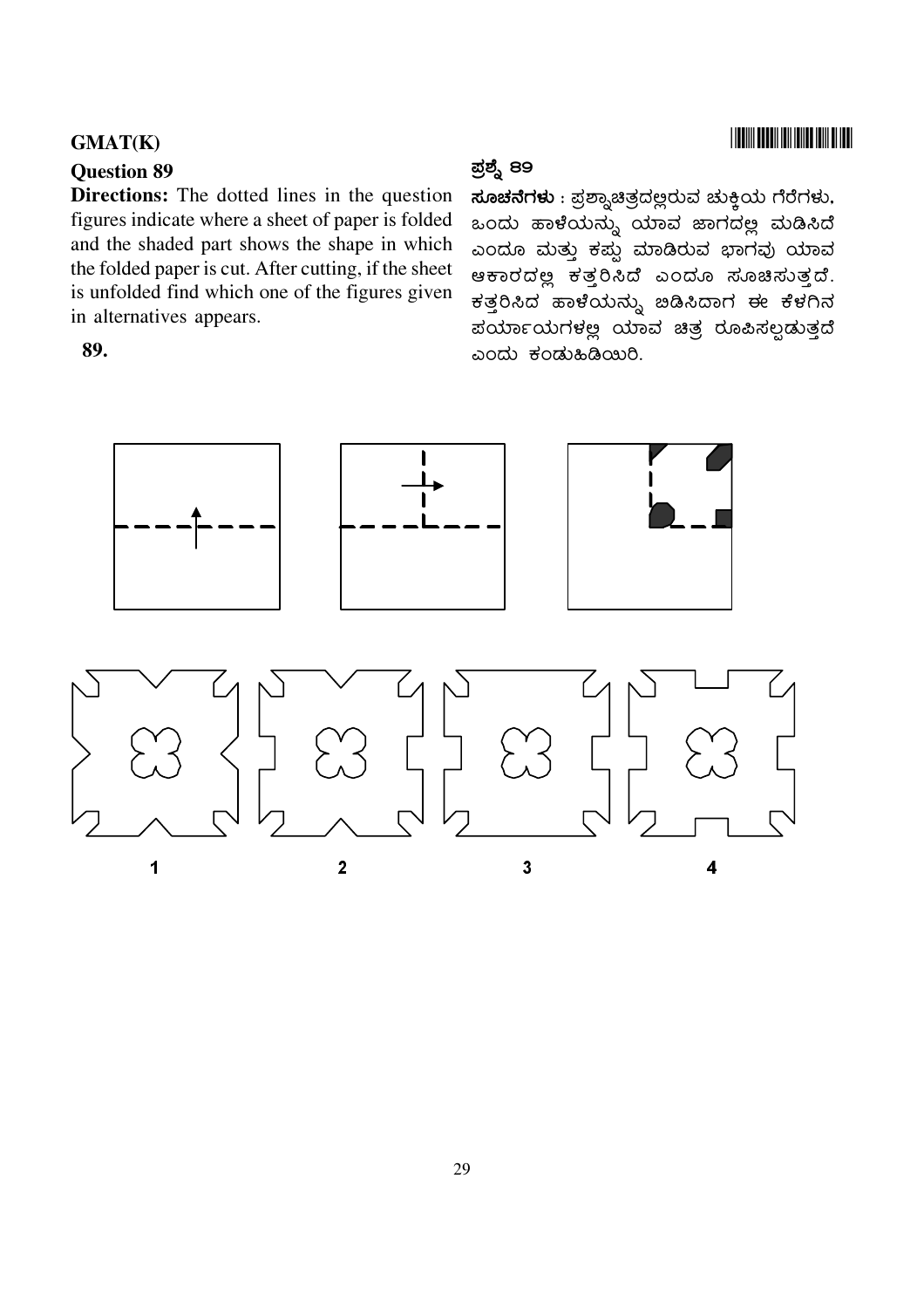### **TIONINI BOLDIN INI IDILDI IDIL DI IDDI**

### GMAT(K) **Question 90**

folded, in three dimensional shapes, find which ಮುಖ ಆಯಾಮುದ ಆಕಾರದಲ್ಲಿ ಚಿತ್ರವನ್ನು one of the shapes among the alternatives appear.

### 90.

### <u>ಪ</u>್ನಶ್ನೆ 90

Directions: If the following question figure is ಸೂಚನೆಗಳು : ಈ ಕೆಳಗಿನ ಪ್ರಶ್ನೆಯಲ್ಲ. ಮೂರು ಮಡಿಸಿದಾಗ, ಕೊಟ್ಟರುವ ಪರ್ಯಾಯಗಳಲ್ಲ ಯಾವ ಆಕಾರವು ರೂಪಿಸಲ್ಪಡುತ್ತದೆ ಎಂದು ಕಂಡುಹಿಡಿಯಿರಿ.

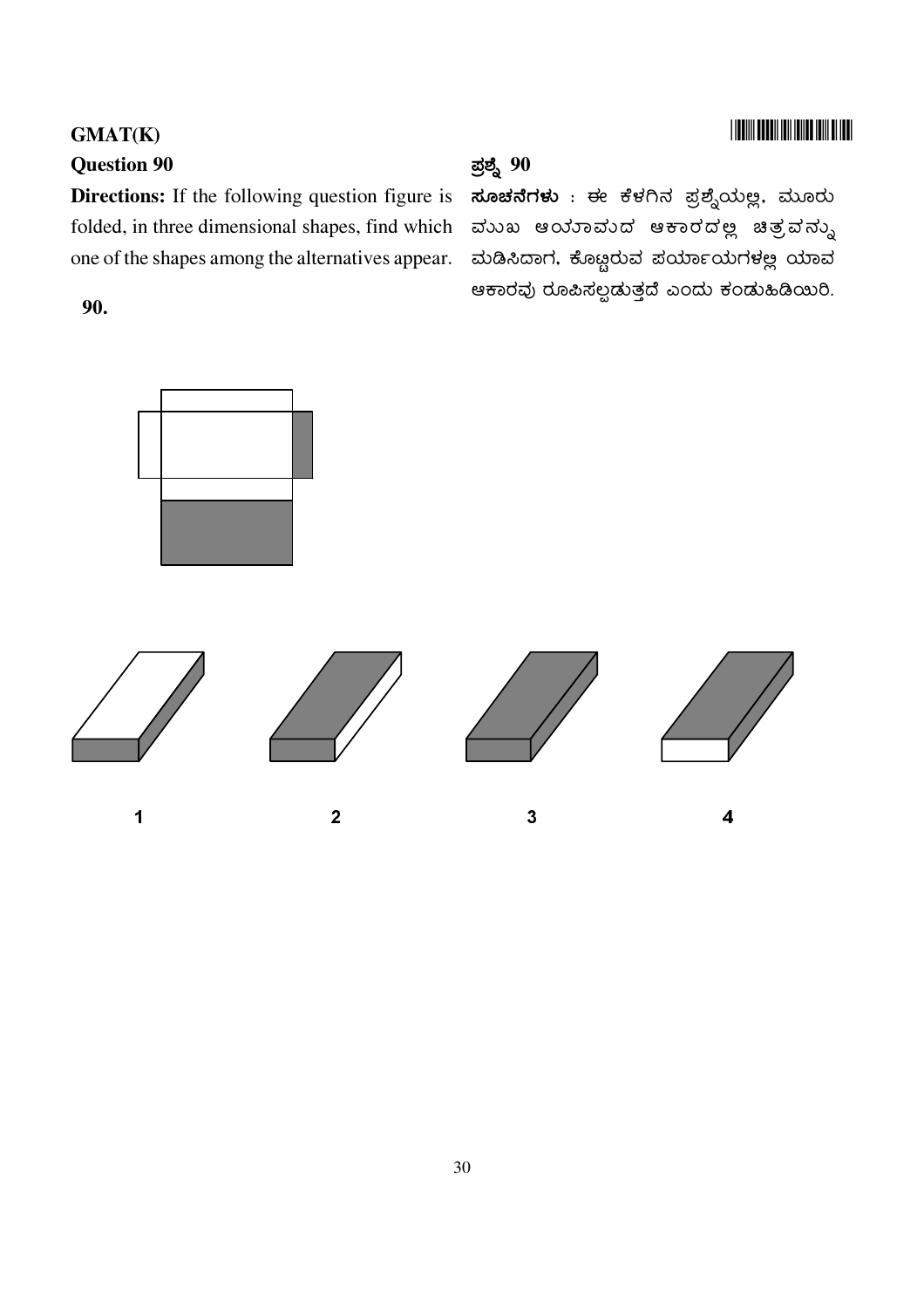# 

#### **SPACE FOR ROUGH WORK**